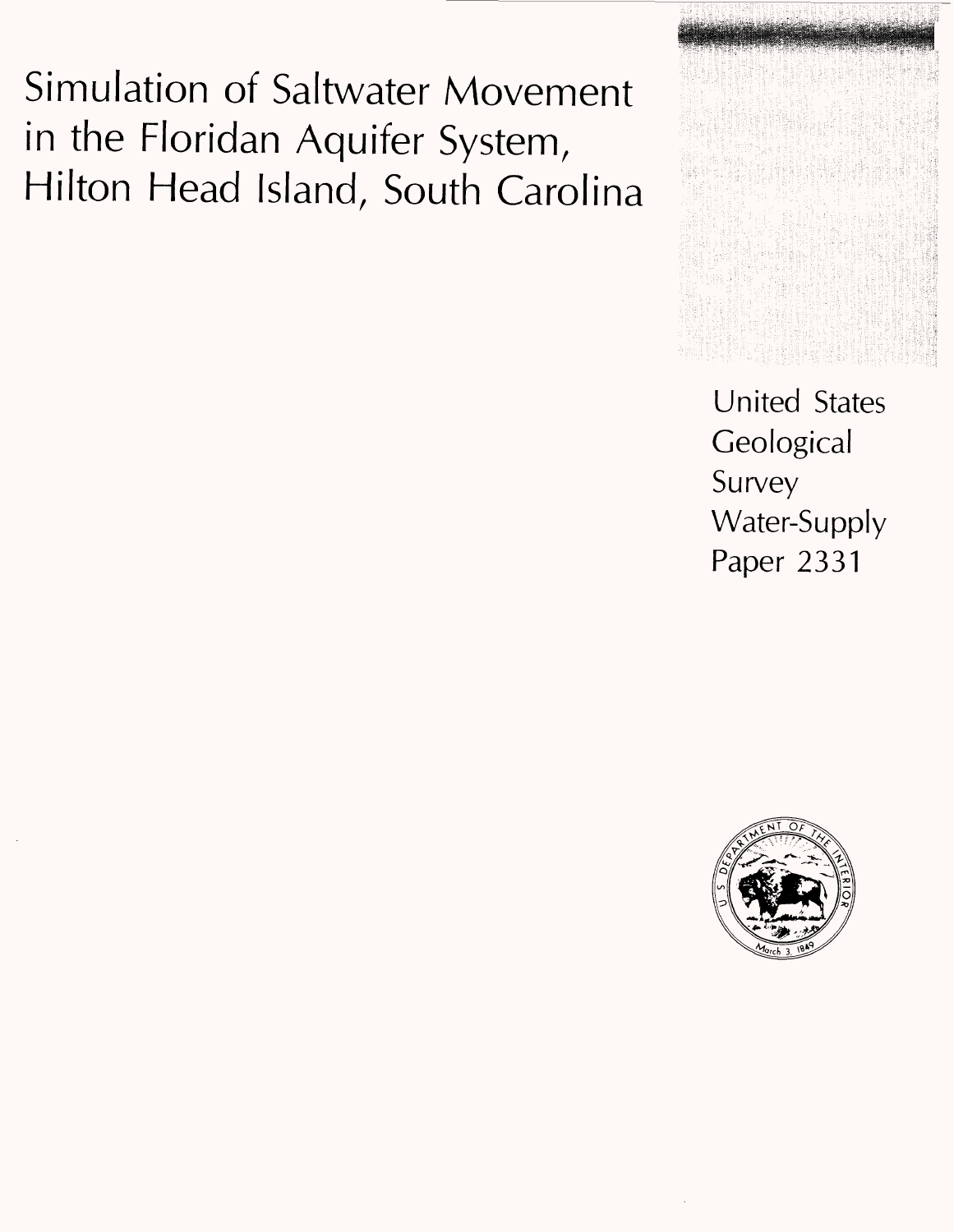# Simulation of Saltwater Movement in the Floridan Aquifer System, Hilton Head Island, South Carolina

By PETER W. BUSH

A study conducted as part of the Floridan Regional Aquifer-System Analysis

U.S. GEOLOGICAL SURVEY WATER-SUPPLY PAPER 2331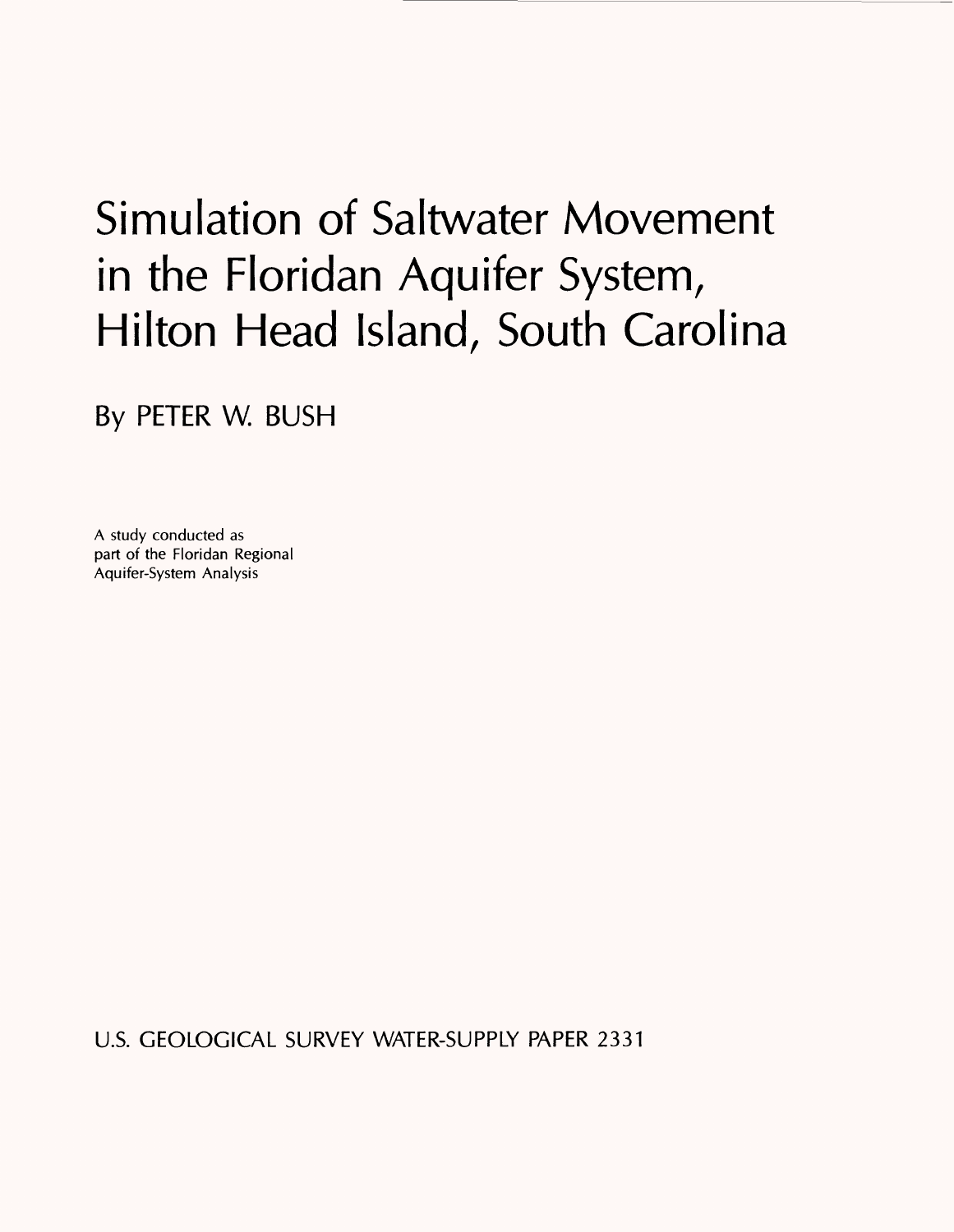DEPARTMENT OF THE INTERIOR DONALD PAUL MODEL, Secretary

U.S. GEOLOGICAL SURVEY Dallas L. Peck, Director



Any use of trade names and trademarks in this publication is for descriptive purposes only and does not constitute endorsement by the U.S. Geological Survey

#### UNITED STATES GOVERNMENT PRINTING OFFICE, WASHINGTON : 1988

For sale by the Books and Open-File Reports Section U.S. Geological Survey Federal Center, Box 25425 Denver, CO 80225

**Library of Congress Cataloging-in-Publication Data**

Bush, Peter W. Simulation of saltwater movement in the Floridan aquifer system, Hilton Head Island, South Carolina. (U.S. Geological Survey water-supply paper ; 2331) Bibliography: p. Supt. of Docs, no.: I 19.13:2331 1. Saltwater encroachment-South Carolina-Hilton Head Island. 2. Floridan Aquifer. I. Title. II. Series. GB1197.83.S6B87 1988 628.1'14 87-600475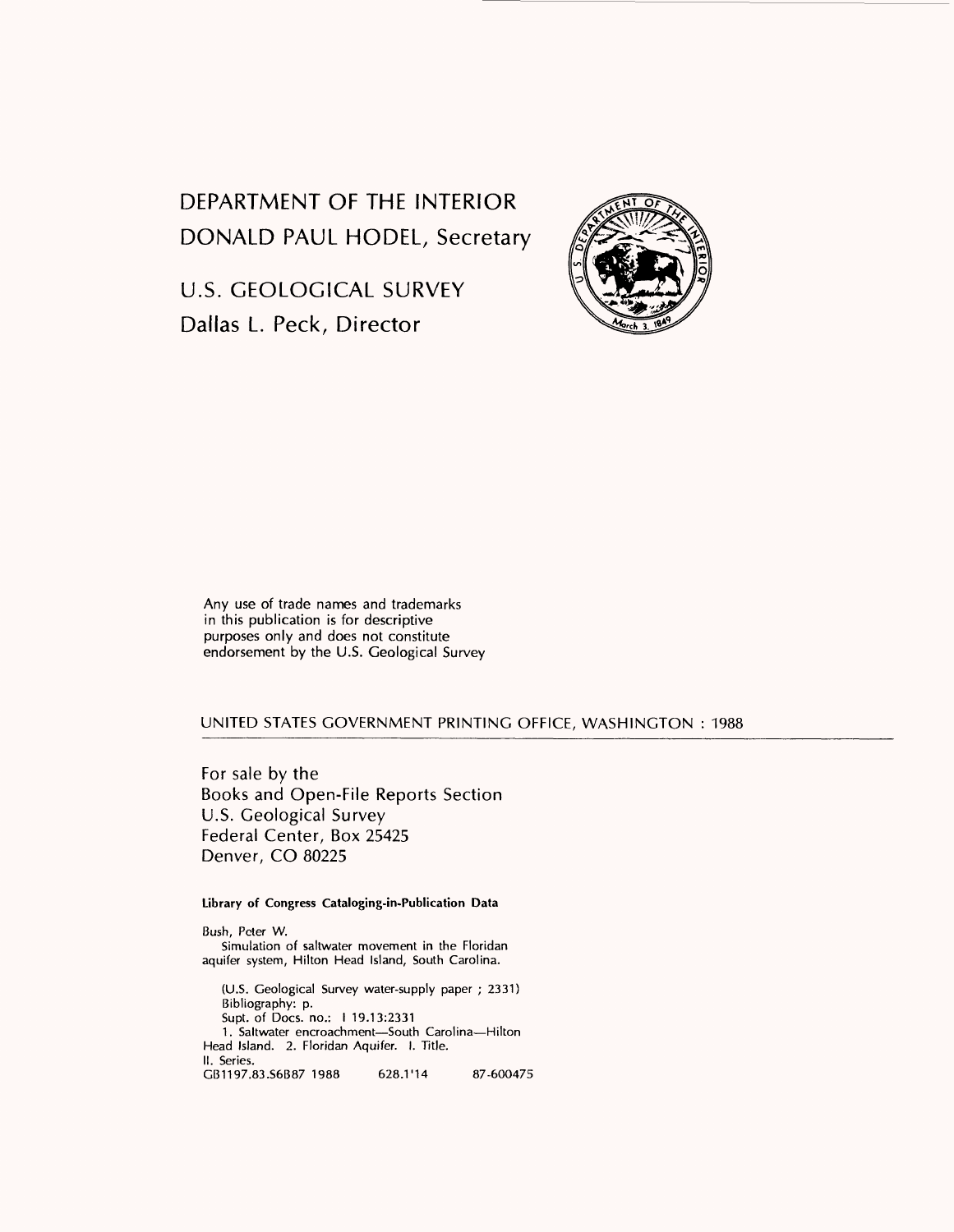## **CONTENTS**

Abstract 1 Introduction 1 Purpose and scope 1 Approach 1 Previous work 3 Hydrogeology 3 Geologic setting and hydraulic properties 3 Hydrologic conditions before ground-water development 5 Hydrologic conditions and chloride concentrations after ground-water development 5 Saltwater movement 7 Computer simulation 7 Simulation of conditions before ground-water development 7 Simulation of conditions during ground-water development, 1885 to 1984 11 Simulation of selected future conditions 14 Hydrogeologic controls on saltwater movement 15 Summary and conclusions 16 References cited 18

#### FIGURES

- 1. Map showing location of Hilton Head Island area 2
- 2. Geologic section and associated hydrogeologic units, Hilton Head Island, South Carolina 4
- 3. Maps showing potentiometric surface of the Upper Floridan aquifer in the Savannah-Hilton Head Island area before development and in May 1980 6
- 4. Simulated section showing hydrogeologic units, types of boundary conditions, and mesh spacing, Hilton Head Island area 8
- 5. Schematic diagram showing predevelopment values of boundary conditions and predevelopment and present-day aquifer properties, Hilton Head Island area 9
- 6-9. Plots of simulated conditions in Floridan aquifer system, Hilton Head Island area
	- 6. Flow-velocity vectors under predevelopment conditions 11
	- 7. Chloride concentrations under predevelopment conditions 12
	- 8. Flow-velocity vectors, landward boundary flows, and selected pointwater heads at end of 1983 13
	- 9. Chloride concentrations at end of 1983 and movement of 250- and 1,000-mg/L isochlors since pumping began 14
	- 10. Plot of simulated future movement of 250- and 1,000-mg/L isochlors in Upper Floridan aquifer under selected conditions, Hilton Head Island area 16

#### TABLES

- 1. Fluid properties assumed for simulation 10
- 2. Sensitivity of solute concentration to simulated changes in Floridan aquifersystem properties or boundary conditions, Hilton Head Island area 17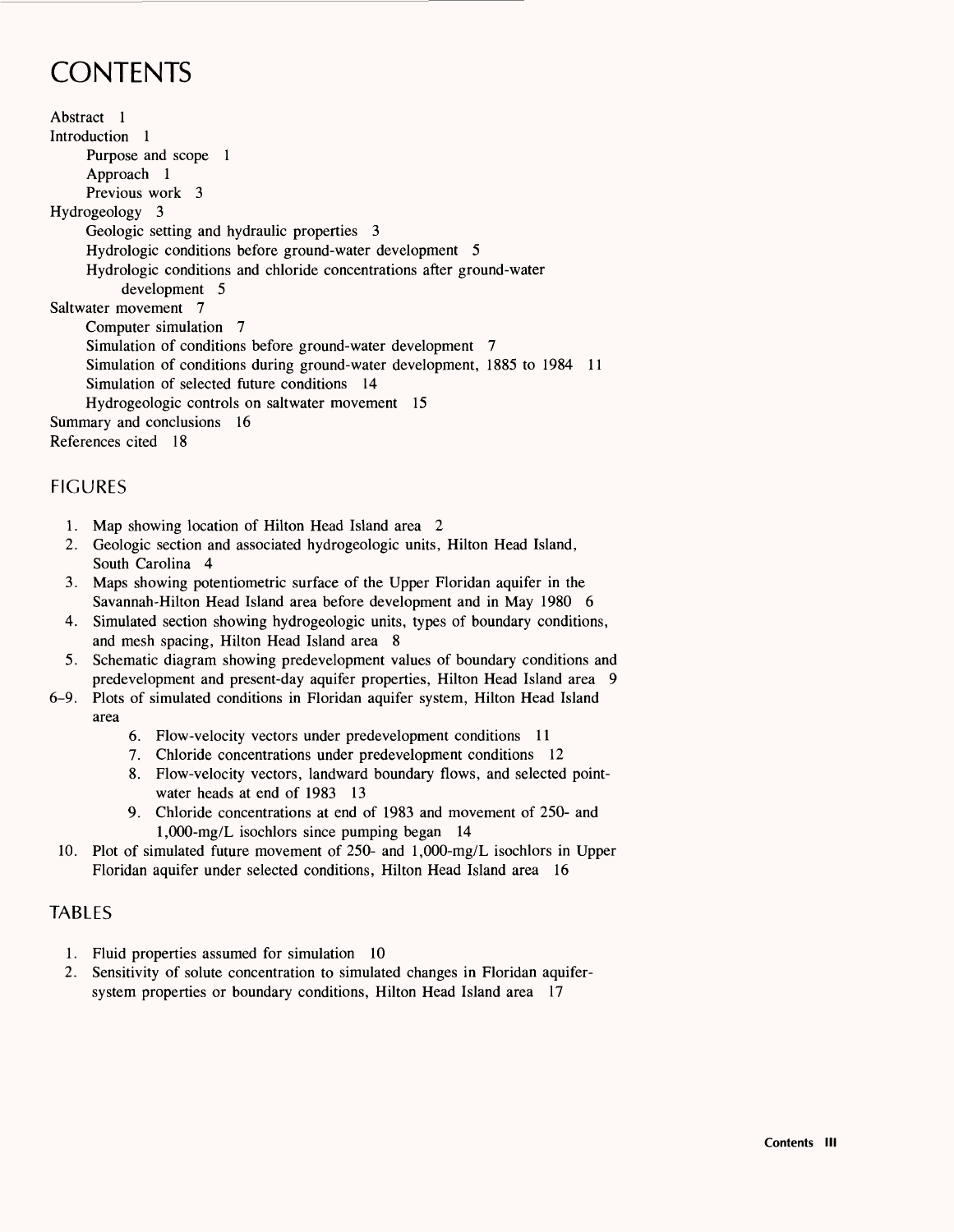#### **Abbreviations and Conversion Factors**

| Multiply inch-pound unit                           | By                     | To obtain metric unit              |
|----------------------------------------------------|------------------------|------------------------------------|
| foot $(ft)$                                        | 0.3048                 | meter $(m)$                        |
| mile (mi)                                          | 1.609                  | kilometer (km)                     |
| square foot $(ft^2)$                               | 0.0929                 | square meter $(m^2)$               |
| square mile $(mi^2)$                               | 2.590                  | square kilometer $(km^2)$          |
| inch per year (in/yr)                              | 25.4                   | millimeter per year (mm/yr)        |
| foot per year $(ft/yr)$                            | 0.3048                 | meter per year (m/yr)              |
| million gallons per day (Mgal/d)                   | 0.04381                | cubic meter per second $(m^3/s)$   |
| cubic foot per second $(ft^3/s)$                   | 0.02832                | cubic meter per second $(m^3/s)$   |
| square foot per day (ft <sup>2</sup> /d)           | 0.0929                 | square meter per day $(m^2/d)$     |
| slug per cubic foot (slug/ft <sup>3</sup> )        | 515.4                  | kilogram per cubic meter $(kg/m3)$ |
| pound-second per square foot<br>$(lb\cdot s/ft^2)$ | 47.88                  | pascal second $(Pa \cdot s)$       |
| square foot per second $({\rm ft}^2/s)$            | 9.290                  | square meter per second $(m^2/s)$  |
| slug                                               | 14.59                  | kilogram (kg)                      |
| degree Fahrenheit (°F)                             | $(^{\circ}F - 32)/1.8$ | degree Celsius $(^{\circ}C)$       |
|                                                    |                        | milligram per liter (mg/L)         |

Inch-pound units of measurement used in this report may be converted to metric (Systeme International) units by using the following factors:

*Sea level:* In this report "sea level" refers to the National Geodetic Vertical Datum of 1929 (NGVD of 1929)-a geodetic datum derived from a general adjustment of the first-order level nets of both the United States and Canada, formerly called "Mean Sea Level of 1929."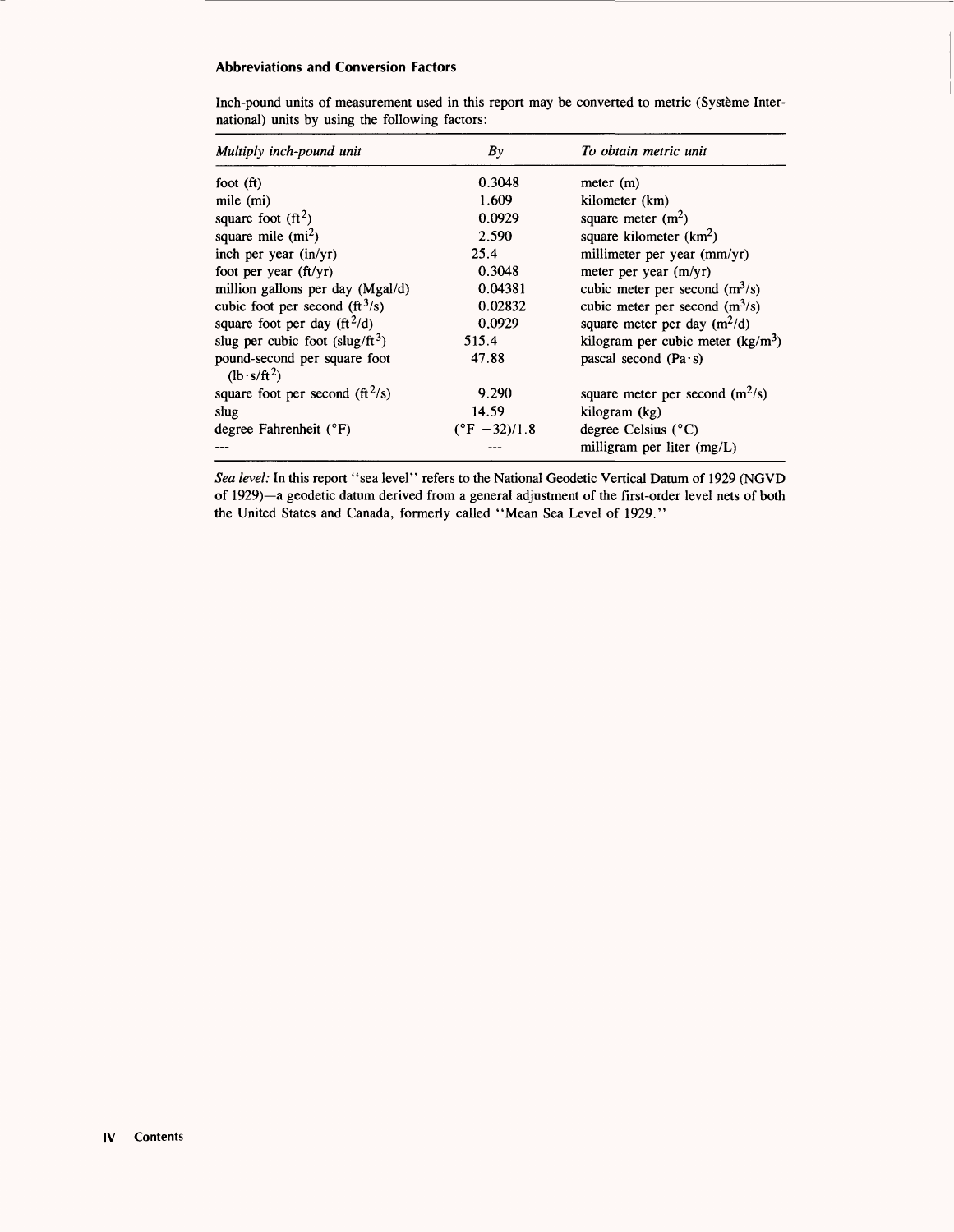### Simulation of Saltwater Movement in the Floridan Aquifer System, Hilton Head Island, South Carolina

By Peter W. Bush

#### **Abstract**

Freshwater to supply Hilton Head Island, S.C., is obtained from the upper permeable zone of the Upper Floridan aquifer. Long-term pumping at Savannah, Ga., and the steadily increasing pumping on Hilton Head Island, have lowered Upper Floridan heads near the center of the island from about 10 feet above sea level to about 6 to 7 feet below sea level. The seaward hydraulic gradient that existed before pumping began has been reversed, thus increasing the potential for saltwater intrusion. Simulations of predevelopment, recent, and future ground-water flow in the Floridan aquifer system beneath the north end of Hilton Head Island and Port Royal Sound are presented. A finiteelement model for fluid-density-dependent ground-water flow and solute transport was used in cross section.

The general configuration of the simulated predevelopment flowfield is typical of a coastal aquifer having a seaward gradient in the freshwater. The freshwater flows toward Port Royal Sound over an intruding wedge of saltwater. The simulated flowfield at the end of 1983 shows that ground water in the Floridan aquifer system beneath most of Hilton Head Island has reversed its predevelopment direction and is moving toward Savannah. The distribution of chloride concentrations, based on simulation at the end of 1983, is about the same as the predevelopment distribution of chloride concentrations obtained from simulation.

Results of two 50-year simulations from 1983 to 2034 suggest that there will be no significant threat of saltwater intrusion into the upper permeable zone of the Upper Floridan aquifer if heads on Hilton Head Island remain at current levels for the next 45 to 50 years. However, if head decline continues at the historical rate, any flow that presently occurs from the north end of the island toward Port Royal Sound will cease, allowing lateral intrusion of saltwater to proceed. Even under these conditions, chloride concentrations in the upper permeable zone of the Upper Floridan aquifer beneath Hilton Head Island should remain below 250 milligrams per liter for the next 45 to 50 years.

Aquifer properties and selected boundary conditions were tested with several 1,000-year simulations which show that lateral permeability, transverse dispersivity, and landward boundary flow have the most influence on saltwater movement in the Upper Floridan aquifer.

#### **INTRODUCTION**

Hilton Head Island is a growing resort area on South Carolina's southern coast (fig. 1). Freshwater to supply the island is obtained from wells that tap the upper part of the Upper Floridan aquifer. Currently (1986), water in the upper part of the Upper Floridan under the island is of good quality. However, chloride concentrations in the lower part of the Upper Floridan are greater than 250 mg/L, and water throughout the Floridan aquifer system in most areas immediately northeast of the island varies from brackish to saline.

Large withdrawals from the Upper Floridan aquifer at Savannah, Ga., have created a deep regional cone of depression that has spread beneath Hilton Head Island. Long-term pumping at Savannah, together with steadily increasing pumping on the island, have lowered heads in the Floridan aquifer system under the island to below sea level. The seaward hydraulic gradient that existed before pumping began has been reversed; thus the potential for saltwater contamination of freshwater at Hilton Head Island probably exists. Although heads on the island have declined continually since ground-water development began, chloride concentrations monitored over the past 25 to 30 years have remained relatively stable.

#### **Purpose and Scope**

The purpose of this study, conducted as a part of the Floridan Regional Aquifer-System Analysis, is to provide a better understanding of the potential for saltwater movement in the Floridan aquifer system at Hilton Head Island. Specifically, the objectives are (1) to test the hypothesis, suggested by the data, that saltwater has not moved appreciably from its predevelopment position, even though heads have been lowered substantially, (2) to evaluate the effect of future pumping in the Upper Floridan aquifer on saltwater movement, and (3) to determine the hydrogeologic controls on saltwater movement. The scope of the study is limited to a preliminary analysis because few data exist about aquifer properties and conditions below the upper part of the Upper Floridan aquifer. This report presents the results of the study.

#### **Approach**

Ground-water flow in a selected cross section of the Floridan aquifer system was digitally simulated by using a finite-element model for fluid-density-dependent ground-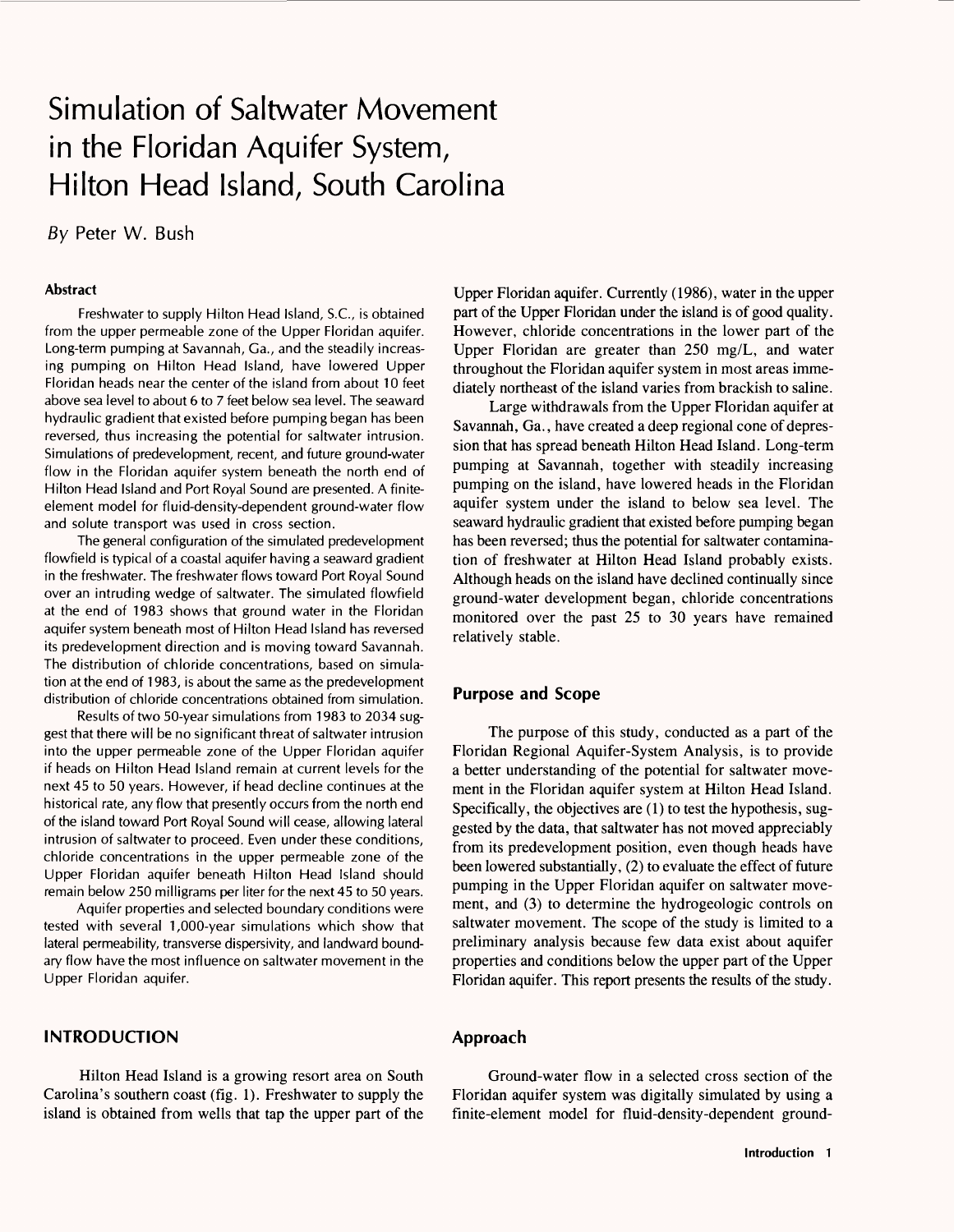

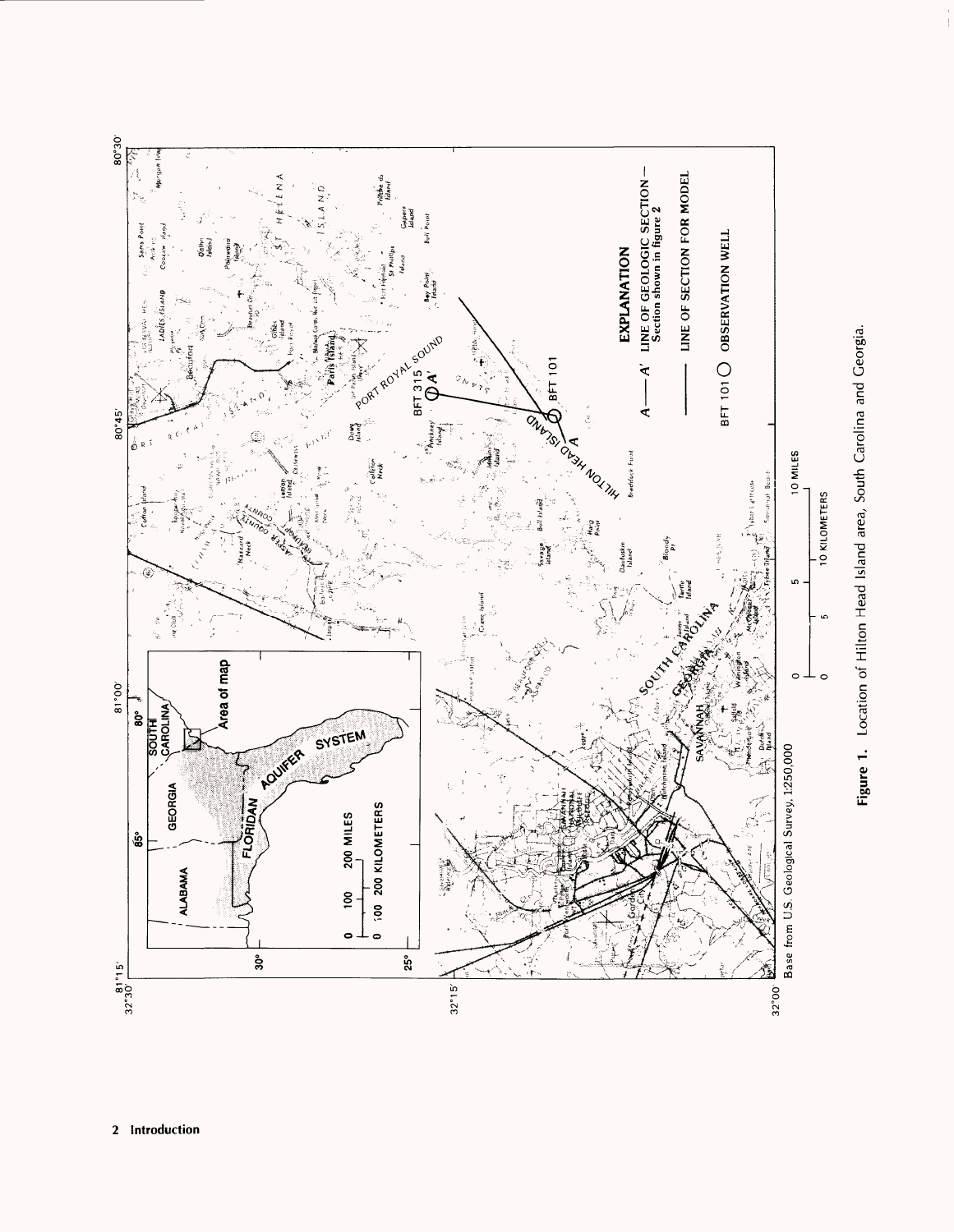water flow and either energy or solute transport. The Saturated-Unsaturated Transport (SUTRA) model, developed by Voss (1984), was applied to an 8-mi by 810-ft section that extends southwest from Port Royal Sound across the northeast corner of Hilton Head Island to the approximate center of the island (fig. 1). The section is aligned approximately along a flowline and traverses the area where data indicate a transition from salty or brackish water to freshwater. The model was used to simulate estimated predevelopment conditions, assuming that predevelopment chloride concentrations were about the same as those that currently exist. The effects of ground-water development on the predevelopment flow system were simulated, in stepwise fashion, over a series of time periods equivalent to the time of pumping at Savannah. Aquifer properties and boundary conditions were varied individually in a series of predevelopment simulations to determine the resulting changes in the saltwater-freshwater transition zone.

#### Previous Work

The possibility of saltwater intrusion into the Upper Floridan aquifer east and northeast of Savannah as a result of pumping at Savannah was documented more than 40 years ago by Stringfield and others (1941) and by Warren (1944). The first two test wells designed to detect saltwater movement in the area were drilled in 1954 (Herrick and Wait, 1955); one of them (BFT 101) is located on Hilton Head Island and provided data for this report. Siple (1960) recognized the potential for contamination of the aquifer in the Hilton Head area by saltwater entering laterally or vertically from above or below. He considered lateral intrusion the most likely and concluded that saltwater was moving down the hydraulic gradient toward Savannah, but at a very slow rate. The most recent comprehensive work on the potential for saltwater intrusion into the Upper Floridan in the Savannah-Hilton Head area has been presented in reports by Counts and Donsky (1963), McCollum and Counts (1964), and McCollum (1964). Each of the reports reiterates Siple's conclusion that lowered heads due to pumping at Savannah were causing slow lateral migration of saltwater from the vicinity of Port Royal Sound toward Savannah. McCollum and Counts (1964) calculated that it would take more than 400 years for the salty water to reach Savannah. However, McCollum (1964) pointed out that ground-water users in the path of saltwater movement (those on Hilton Head Island, among others) will be directly affected before saltwater reaches Savannah. Back and others (1970) used a geochemical approach—carbon-14 dating of waters -- to confirm the concept of the regional flow system shown in the previous studies. More recent hydrologic studies that include the Hilton Head area, notably Hayes (1979), have drawn conclusions similar to those of earlier workers regarding saltwater intrusion.

#### **HYDROGEOLOGY**

#### Geologic Setting and Hydraulic Properties

The Floridan aquifer system is a thick sequence of hydraulically connected carbonate rocks (primarily limestone with some dolomite), ranging in age from late Paleocene to early Miocene, that underlies all of Florida, southeastern Georgia, and small adjacent parts of Alabama and South Carolina (inset, fig. 1). In general, the system consists of two aquifers, the Upper Floridan aquifer and the Lower Floridan aquifer, separated by a confining unit of highly variable properties. Miller (1986, pis. 26, 27, 33) shows the aquifer system at Hilton Head Island to be about 800 ft thick, occurring from about 100 to 900 ft below sea level.

A geologic section from land surface to the base of the aquifer system at Hilton Head Island is shown in figure 2. The Holocene and Pliocene deposits at the top of the section form a sandy surficial aquifer containing water under unconfined conditions. These sandy deposits grade into less permeable Miocene rocks with depth. The Miocene rocks, primarily consisting of clayey sand interbedded with lowpermeability limestone and dolomite, form an upper confining unit on the Floridan aquifer system. No field data on the vertical permeability of the upper confining unit on the island is available. However, Siple (1957, p. 6) states that the confining unit is "quite thin" and "may not be present at all in some parts of the [Parris Island, S.C.] area," across Port Royal Sound from Hilton Head. Counts and Donsky (1963, pi. 3) show the upper confining unit thickening in a section from Hilton Head Island southeast through Savannah.

The Upper Floridan aquifer at Hilton Head Island as defined by Miller (1986) is essentially coincident with the "principal artesian aquifer" as defined by Counts and Donsky (1963) and McCollum and Counts (1964), although there are some minor differences among the three reports in interpretation of the formations composing the aquifer. The Miocene-Oligocene contact about 100 to 150 ft below sea level is generally regarded as the top of the Upper Floridan at Hilton Head Island. The base of the Upper Floridan occurs in middle Eocene rocks about 650 to 700 ft below sea level. The top and base of the aquifer are defined on the basis of permeability, although the base is partly determined by the chemical quality of the water.

Most zones of higher permeability in the Upper Floridan aquifer occur in the upper 150 to 300 ft (fig. 2). Counts and Donsky (1963) described the upper Eocene limestone that composes the upper part of the aquifer as somewhat calcitized, crystalline, and abundantly fossiliferous, with thin zones of very dense limestone that contain numerous solution channels. The results of five aquifer tests, three from wells on the island and two from wells in areas immediately adjacent to the island, bracket a probable range of transmissivity values for the top part of the Upper Floridan aquifer, which contains the upper two permeable zones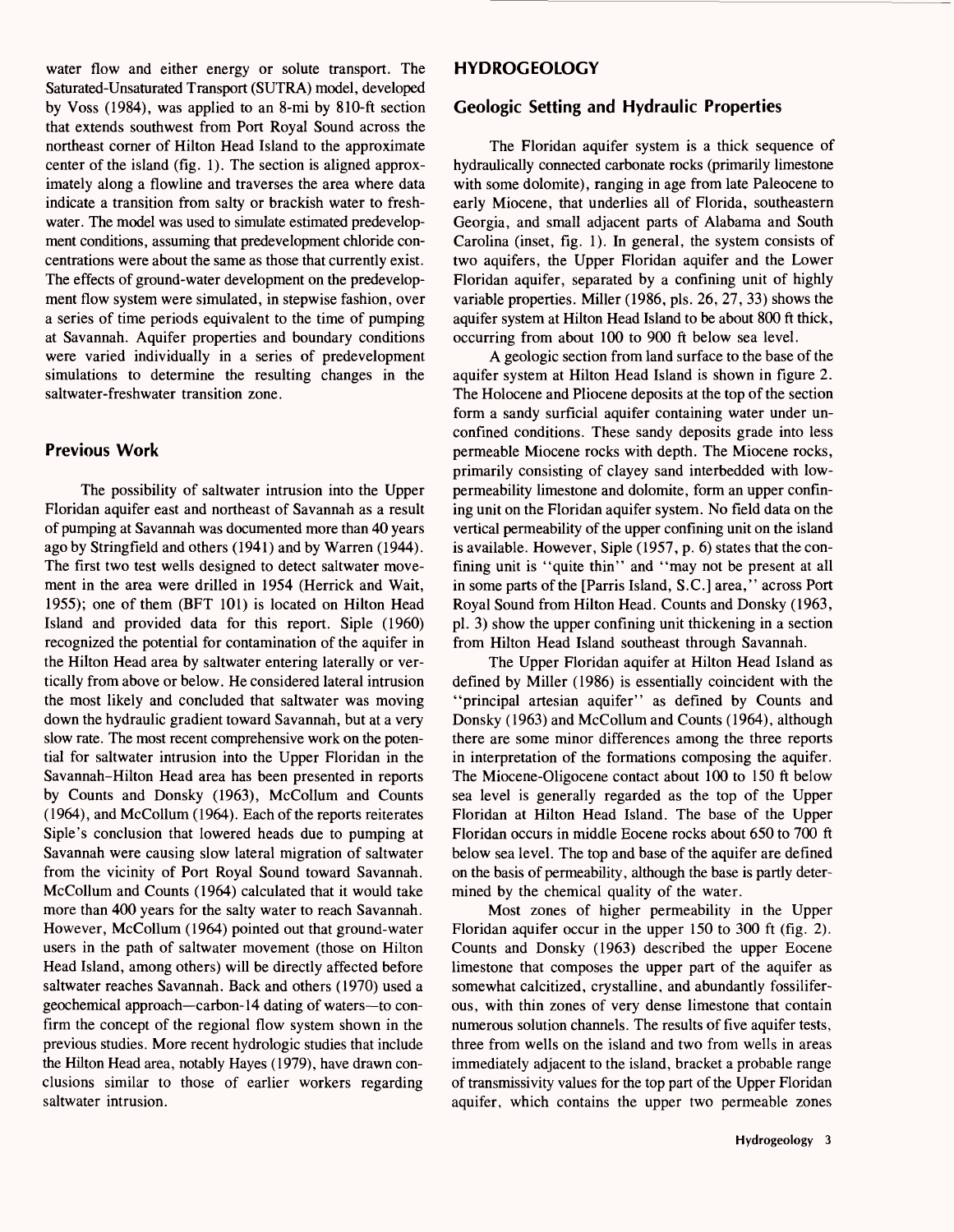

Figure 2. Geologic section and associated hydrogeologic units, Hilton Head Island. Well locations shown in figure 1. Geologic section modified from McCollum and Counts (1964, pi. 2). Hydrogeologic units from Miller (1986, pis. 25, 26, 29, 31, 33).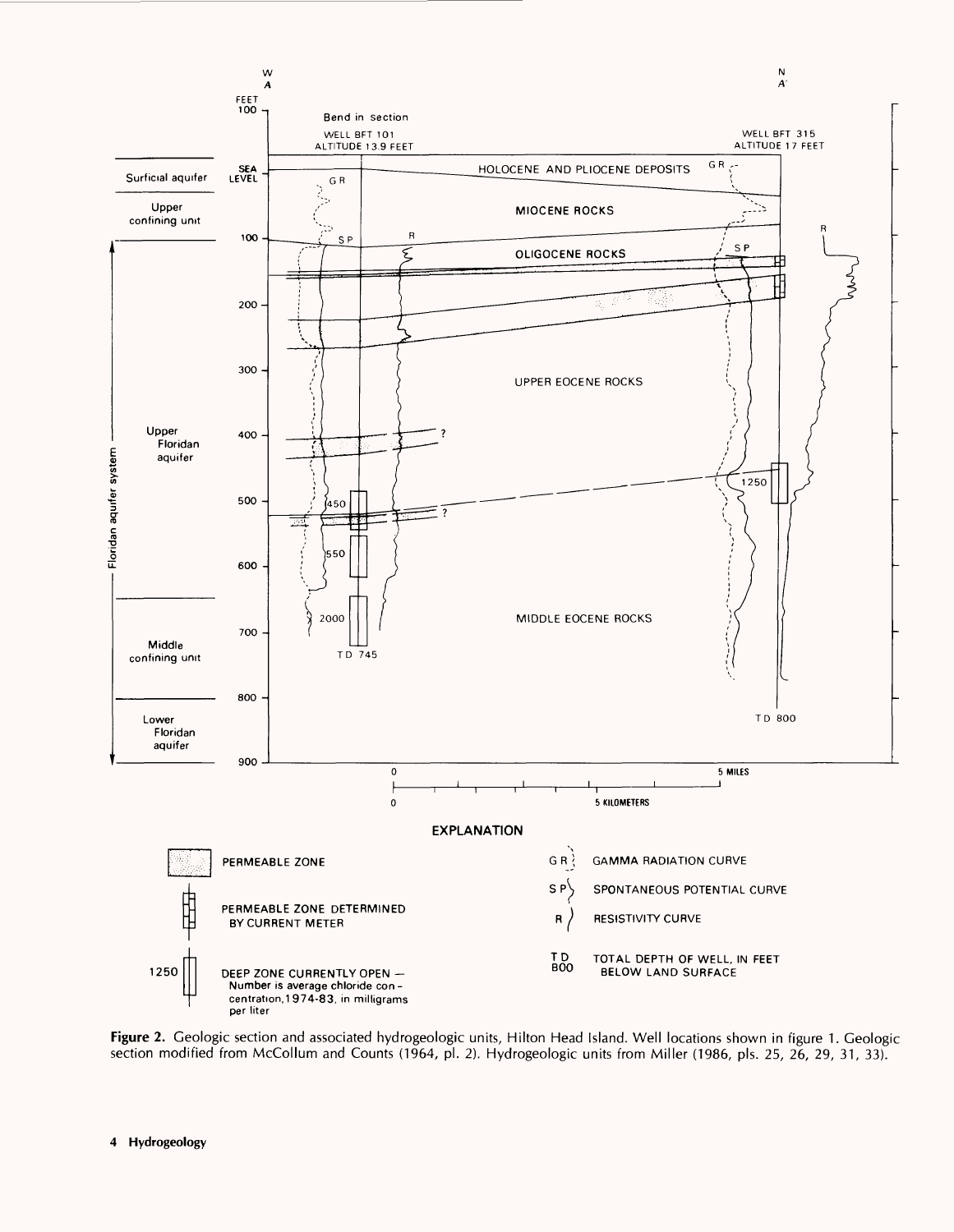shown in figure 2 (hereafter referred to as the upper permeable zone) (Counts and Donsky, 1963; Nuzman, 1970, 1972; Hayes, 1979). Three of the wells are known to have been open exclusively to the upper permeable zone for the tests. The open intervals of the remaining two wells are unknown but presumed to have been in the upper permeable zone also. Transmissivity values from the aquifer tests range from 28,000 to 71,000 ft<sup>2</sup>/d and average 52,000 ft<sup>2</sup>/d. Almost all the supply wells on Hilton Head Island are finished in the upper permeable zone. Thus, it is the zone of principal interest.

The lower 350 to 400 ft of the Upper Floridan at Hilton Head is less permeable than the zone above it. Counts and Donsky (1963) characterized the upper Eocene rocks of this zone as a predominantly granular, calcitized limestone. It is fossiliferous throughout and has thin layers of dense limestone and sandy, silty, clayey limestone or marl. It is glauconitic in the lower part. The middle Eocene rocks of the basal part of the Upper Floridan are similar in character, described by Counts and Donsky (1963) as dense, sandy, fossiliferous limestone and coarsely glauconitic marl. No transmissivity data are available for the Upper Floridan below its upper permeable zone. However, in the Savannah-Hilton Head area, McCollum and Counts (1964) ran current-meter tests in four test wells open to selected zones throughout the Upper Floridan. One well was BFT 101 on Hilton Head Island and another was on the north end of Dafuskie Island just southeast of Hilton Head Island. They reported that generally more than 70 percent of the water pumped during the tests came from the upper permeable zone.

The thin layers of dense limestone occurring throughout the Upper Floridan, together with the nearly horizontal permeable zones shown in figure 2, suggest that the aquifer has greater lateral permeability than vertical. McCollum and Counts (1964, p. D13) concluded that there is little "interconnection" between the permeable zones because the material between them is "relatively impermeable" and because analyses of water from the permeable zones indicate differences in chemical quality. However, the numerous solution channels reported in the dense layers of the upper permeable zone may lessen anisotropy in that zone.

Very little is known about the middle Eocene rocks below the Upper Floridan at Hilton Head Island, except that they are less permeable than those of the Upper Floridan. Counts and Donsky (1963) found more silt, clay, and marl in these rocks than in those above and thus consider these rocks to be a lower confining unit on the aquifer. On the basis of very limited well control, Miller (1986, pi. 31) estimates the top of the Lower Floridan aquifer to occur about 800 ft below sea level; but the contrast in permeability between rocks of the Lower Floridan and those of a middle confining unit above it is unknown. Miller (1986, pi. 33) picks the base of the Floridan aquifer system at about 900 ft below sea level. In most of southwestern South Carolina, the base of the aquifer system consists of interbedded gray

to black clay, red to brown sandy clay, and fine-grained, white, calcareous sand and clayey sand (Miller, 1986, p. B74).

#### **Hydrologic Conditions Before Ground-Water Development**

The estimated potentiometric surface of the Upper Floridan aquifer in the Savannah-Hilton Head area before pumping began at Savannah is shown in figure  $3A$ . The contours suggest that ground water flowed northeast under Hilton Head Island toward natural discharge areas in the vicinity of Port Royal Sound and Parris Island, where the upper confining unit is thin or missing. Original heads along the line of section in figure 3*A* ranged from about 10 ft above sea level near the center of Hilton Head Island to slightly above sea level in Port Royal Sound.

Before ground-water development, the vertical hydraulic gradient at Hilton Head Island was upward from the Upper Floridan to the surficial aquifer, except in topographically high dune areas where the water table was probably higher than the potentiometric surface. Areal digital models of the predevelopment Floridan flow system, made as part of the Floridan Regional Aquifer-System Analysis (Bush and Johnston, in press; Krause and Randolph, in press), suggest about 1 in/yr of upward leakage on the northern part of Hilton Head Island and adjacent areas.

Chloride concentrations of water in the Floridan aquifer system before pumping at Savannah are assumed to have been about the same as they are today; they are discussed in the next section.

#### **Hydrologic Conditions and Chloride Concentrations After Ground-Water Development**

The potentiometric surface of the Upper Floridan aquifer in the Savannah-Hilton Head area in May 1980 is shown in figure 3B. Pumping that began about 1885 from the Upper Floridan at Savannah has lowered heads at Savannah more than 150 ft, reversing the original seaward hydraulic gradient in the aquifer. Heads near the center of Hilton Head Island have dropped about 16 to 17 ft since pumping at Savannah began.

Pumpage at Savannah in 1939 was about 31 Mgal/d (Counts and Donsky, 1963, p. 54). Average pumpage from 1943 to 1953 was about 41 Mgal/d. The rate was about 51 Mgal/d by 1954 and 62 Mgal/d in 1957. In 1980, pumpage at Savannah was about 70 Mgal/d (Krause and others, 1984, table 4). Pumpage from the upper permeable zone of the aquifer on Hilton Head Island, which was negligible in the late 1950's, was about 10 Mgal/d in 1980 (Randolph and Krause, 1984, p. 19).

Pumpage in the Savannah-Hilton Head area is supplied primarily by the diversion of natural discharge and induced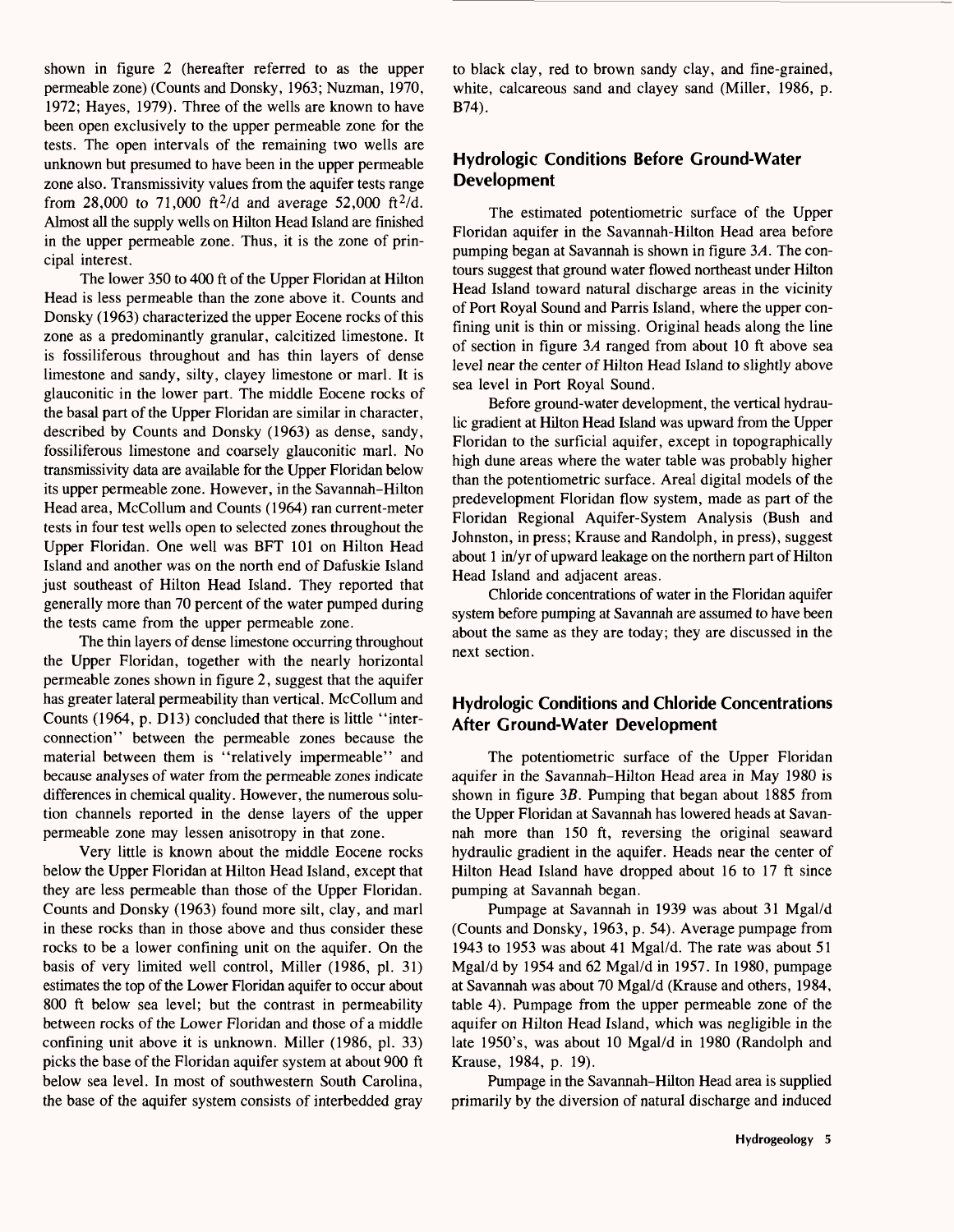

**which water level would have stood in tightly cased wells completed in the Upper Floridan aquifer. Dashed where approximately located. Hachures indicate depression. Contour interval 10 feet. Datum is sea level.**

 **CONTROL POINT Well in which water level or artesian pressure measurement was made in May 1980. One point may represent several wells.**

**Figure 3.** Potentiometric surface of Upper Floridan aquifer in Savannah-Hilton Head Island area. A, Predevelopment (Johnston and others, 1980),  $B$ , May 1980 (Johnston and others, 1981).

recharge rather than by aquifer storage. Randolph and Krause (1984, p. 15) estimate that aquifer storage from a 5,000-mi2 area around Savannah contributed less than 1 percent of the total water withdrawn from the system in 1980.

Upper Floridan heads near the center of Hilton Head Island (the southeast end of the section in fig.  $3B$ ) had declined about 8 ft to about 2 ft above sea level by 1944 (Mundorff, 1944, pocket plate; Warren, 1944, fig. 33). By 1958, heads near the center of Hilton Head were about at sea level (Counts and Donsky, 1963, pi. 5). In 1980, heads near the island's center were 6 to 7 ft below sea level.

The vertical head gradient at Hilton Head Island has also generally reversed from its original upward direction so that recharge to the Upper Floridan, rather than discharge, now occurs. The 1980 rate of recharge to the Upper Floridan on the northern part of the island and vicinity was in the range of 0.2 to 0.5 in/yr, on the basis of the model simulations made by Randolph and Krause (1984). More recently, an areal digital model of the Hilton Head-Beaufort, S.C., area has indicated higher recharge rates of 3 to 6 in/yr on the northern part of Hilton Head (B.S. Smith, U.S. Geological Survey, written commun., 1986).

Chloride concentrations in selected zones of the Floridan aquifer system in the Savannah-Hilton Head area have been monitored continuously since the late 1950's. The head declines have caused no significant increase in chloride concentrations in monitored wells during the past 20 years (Krause and others, 1984, p. 10). Chloride concentrations generally increase with depth. Below the upper permeable zone on Hilton Head Island, chloride concentrations also increase in the direction of Port Royal Sound.

Chloride concentrations in the upper permeable zone of the northern part of Hilton Head Island are generally less than 100 mg/L. Nine test holes were drilled into the upper permeable zone beneath Port Royal Sound north of Hilton Head during July to October 1984. Chloride concentrations from 17 water samples collected at depths ranging from 80 to 190 ft below sea level ranged from a low of 60 mg/L to a high of 12,340 mg/L (R.A. Burt, U.S. Geological Survey, written commun., 1985).

Chloride concentration data from the aquifer system below the upper permeable zone are very limited. Long-term records of chloride concentrations are available from three deep zones of well BFT 101 and one deep zone of well BFT 315 (figs. 1,2). The open zones of each well are isolated by separate casings placed within larger diameter open holes. The casings to each zone are finished with screens that are gravel packed. The gravel packs, and thus the open zones, are sealed from above with at least 20 ft of cement. The upper open zone of well BFT 101 is in approximately the same part of the aquifer as the open zone of well BFT 315. Chloride concentration in the lower part of the Upper Floridan increases from about 450 mg/L in well BFT 101 to 1,250 mg/L in well BFT 315. A sharp increase in average chloride concentration from about 550 to 2,000 mg/L occurs between the middle and lower zones of well BFT 101.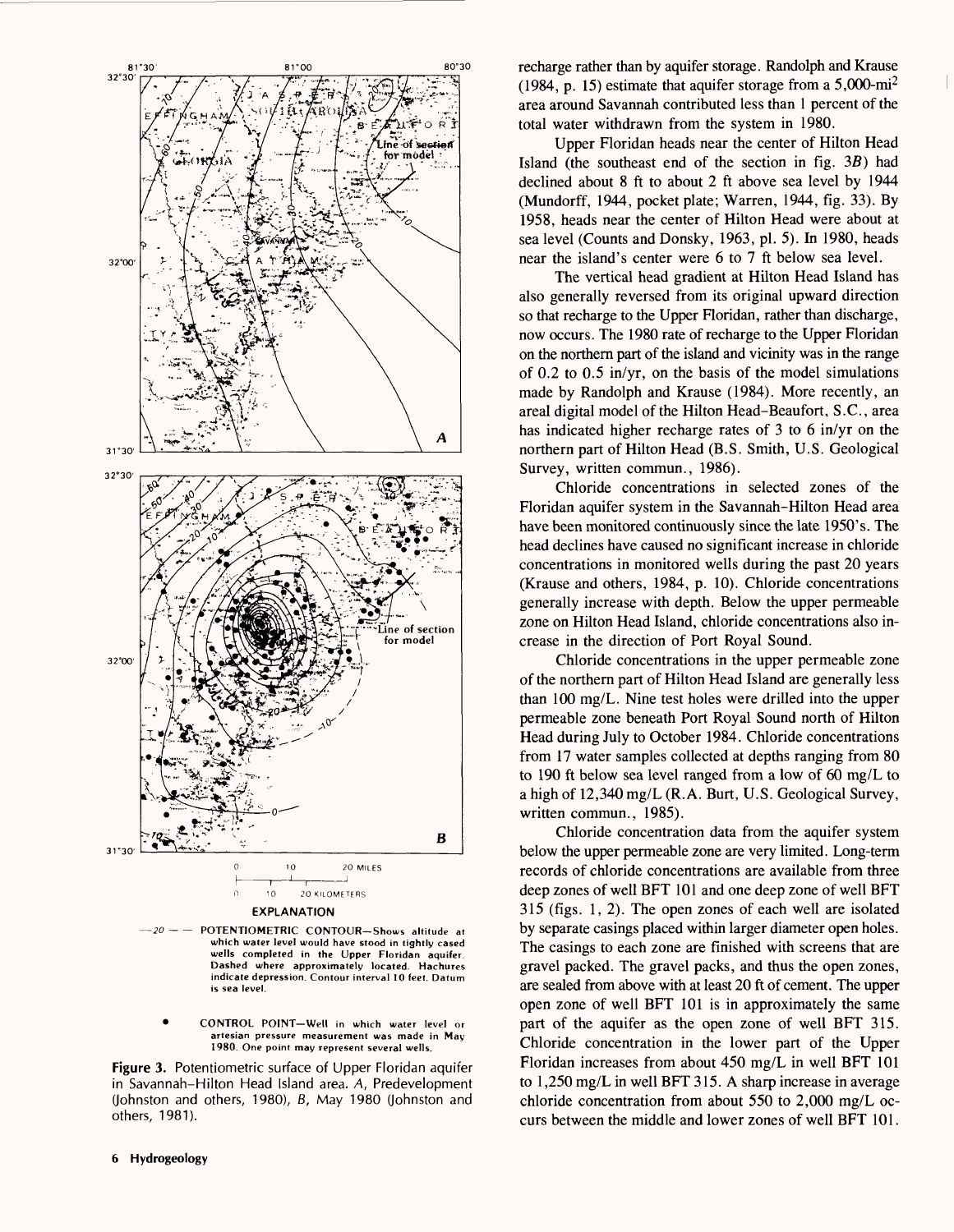This increase is assumed to mark the base of the Upper Floridan.

The source of the relatively high chloride water that currently exists in the deeper parts of the aquifer system of the northern part of Hilton Head has not been firmly established. The brackish or salty water may be partially unflushed water from a previous geologic time, or a mixture of native ground water and ocean water, or a combination of both. On the basis of results of a trilinear diagram from analyses of samples in the area, Counts and Donsky (1963, p. 83) state that "None of the contaminated water in the lower part of the aquifer appears to be a direct mixture of ocean water and native ground water." Also on the basis of a trilinear diagram from analyses of samples in the Hilton Head Island and Parris Island area, Back and others (1970, p. 2331) conclude that "\* \* \* little chemical reaction is occurring other than (1) rainfall dissolving calcareous material and (2) resultant ground-water mixing with normal ocean water." The trilinear diagrams of both previous studies included analyses of samples from the three zones of well BFT 101. Siple (1960) also made a trilinear diagram that included analyses of samples from the three zones of well BFT 101. On the basis of the plotted position of points representing the upper and middle zones of well BFT 101, Siple (1960, p. 63) reports having "\*\*\*\* some doubt of the inference that the chloride contamination represents ocean water rather than connate or intruded water."

Whatever the source of the relatively high chloride water, if the saltwater-freshwater transition zone responds very slowly to long-term changes in flow conditions, then the chloride concentrations in the four well-zone locations shown in figure 2 would be about the same as they were before pumping began at Savannah.

#### **SALTWATER MOVEMENT**

#### **Computer Simulation**

The SUTRA model (Saturated-Unsaturated Transport) (Voss, 1984) is a modular computer program in Fortran-77 that simulates fluid movement and the transport of either dissolved substances or energy in the subsurface. The model can be applied areally or in cross section. It uses a twodimensional, combined finite-element and integrated-fmitedifference method to approximate the equations that describe the two interdependent processes being simulated. When used to simulate saltwater movement in aquifers in cross section, the two interdependent processes are the density-dependent saturated ground-water flow and the transport of dissolved solids in the ground water. Either local- or regional-scale sections having dispersed or relatively sharp transition zones between saltwater and freshwater may be simulated. The results of a SUTRA simulation of saltwater movement show distributions of fluid pressures and dissolved-solids concentrations as they vary with time and also show the magnitude and direction of fluid velocities as they vary with time. Almost all aquifer properties that are entered into the model may vary in value throughout the simulated section. Sources and boundary conditions of fluid and solute may vary with time. The finite-element method using quadrilateral elements allows the simulation of irregular areas with irregular mesh spacing.

To apply the SUTRA model at Hilton Head Island, the geologic section of figure 2 is simplified, or idealized, into the rectangular section in figure 4. For simulation, the section is divided into 1,296 rectangular elements, each having dimensions of 1,760 by 15 ft, resulting in 1,375 nodes. A nominal section width of 3.28 ft is used. The aquifer system is simulated in the model by five hydrogeologic units representing the upper confining unit, the upper permeable zone of the Upper Floridan aquifer, the lower part of the Upper Floridan aquifer, the middle confining unit, and the Lower Floridan aquifer. The lateral and the vertical permeabilities are assumed to be constant within each of the five units except the middle confining unit.

At the seaward vertical boundary in Port Royal Sound, specified hydrostatic pressures at each node are based on a column of water having dissolved-solids concentrations specified as a function of depth. Hydrostatic pressures are assumed to be appropriate because the rates of flow at the seaward boundary are extremely slow, and no hydrologic basis exists for deriving more accurate pressures. Water that enters the section at a given node as a result of a pressure gradient at the boundary is of the specified concentration; water that exits at such a node is of ambient aquifer concentration. At the landward vertical boundary, rates of lateral flow are specified. The direction of the specified flow depends on the extent of ground-water withdrawals. Hydrostatic pressures equivalent to estimated heads in the surficial aquifer are specified at nodes along the top boundary of the upper confining unit. Thus inflow to, or outflow from, the upper permeable zone of the Upper Floridan occurs, depending on the direction of the gradient across the upper confining unit. The bottom boundary of the Lower Floridan is assumed to be of extremely low permeability and therefore is specified as a no-flow boundary for the model.

#### **Simulation of Conditions Before Ground-Water Development**

It is assumed that before pumping at Savannah began, the saltwater-freshwater transition zone in the Floridan aquifer system at Hilton Head was in an equilibrium position based on current sea level. This assumption may not be exactly correct. Mörner (1969, fig. 145, p. 414; also in Andrews, 1975, fig. 6-4) shows a glacio-eustatic sea-level rise of about 200 ft over the past 13,000 years and a minimal sea-level change for only the past 3,000 to 4,000 years. A test of the assumption would be whether or not a steady-state simulation of estimated predevelopment heads (or pressures),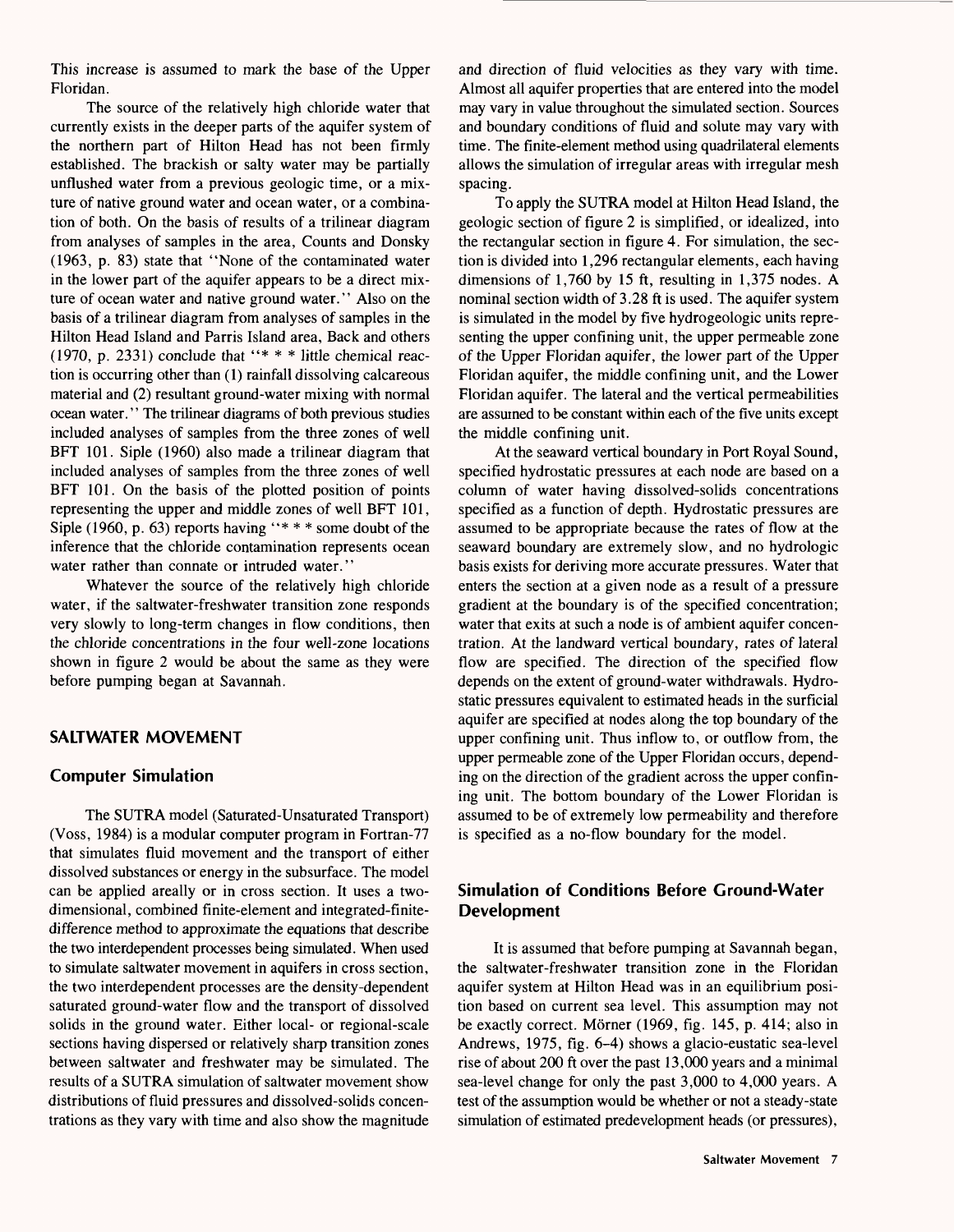chloride (or dissolved-solids) concentrations, and flow rates can be made using realistic boundary conditions and aquifer properties.

A series of transient SUTRA model runs to steady state were done in which boundary-condition values and aquiferproperty values were adjusted by trial and error to simulate predevelopment conditions. Initially, hydrostatic starting pressures, based on the boundary conditions and starting concentrations of zero everywhere, were set throughout the aquifer system. The starting pressures were obtained through a preliminary initial simulation that calculated steady pressures under those conditions (Voss, 1984, p. 276). Subsequent runs often used results from the previous run as initial conditions. Experimentation with space and time discretization allowed appropriate sizes to be chosen to give realistic lateral and vertical distribution of solute concentrations. Appropriate sizes also avoid numerical spatial oscillations that may occur near the concentration front; that is, concentrations ahead of the front that may be unrealistically low, and concentrations behind the front that may be unrealistically high. The mesh spacing shown in figure 4 and time steps of 1 year proved satisfactory.

Aquifer properties and boundary-condition values that produced the best predevelopment simulation results are shown in figure 5, and the fluid properties assumed for the simulation are listed in table 1. The values in figure 5 are derived from an attempt to (1) match chloride concentrations (calculated from simulated dissolved-solids concentrations) with existing measured values where these values exist, (2) match simulated heads (calculated from pressures) in the upper permeable zone to estimated predevelopment heads, (3) keep upward leakage from the Upper Floridan aquifer consistent with rates estimated in the studies of Randolph and Krause (1984) or B.S. Smith (U.S. Geological Survey, written commun., 1986), and (4) keep the values of all properties consistent with known data and hydrogeologic conditions in the area.

The transmissivity value of the upper permeable zone was obtained from the aquifer tests previously discussed. The values of transmissivity for the lower part of the Upper Floridan aquifer and for the Lower Floridan aquifer are estimated from simulation.

The lateral intrinsic permeability values of the wateryielding units are calculated from the transmissivity values, the thicknesses of the water-yielding units, the viscosity, and the density at base concentration. The vertical intrinsic permeability values of all hydrogeologic units are estimated from simulation. Relatively high ratios of lateral to vertical permeability (for the Floridan) are used to simulate predevelopment conditions. Counts and Donsky (1963) and



**Figure 4.** Simulated section showing hydrogeologic units, types of boundary conditions, and mesh spacing, Hilton Head Island area. Open intervals of wells (vertical rectangles) projected to section; well locations shown in figure 1.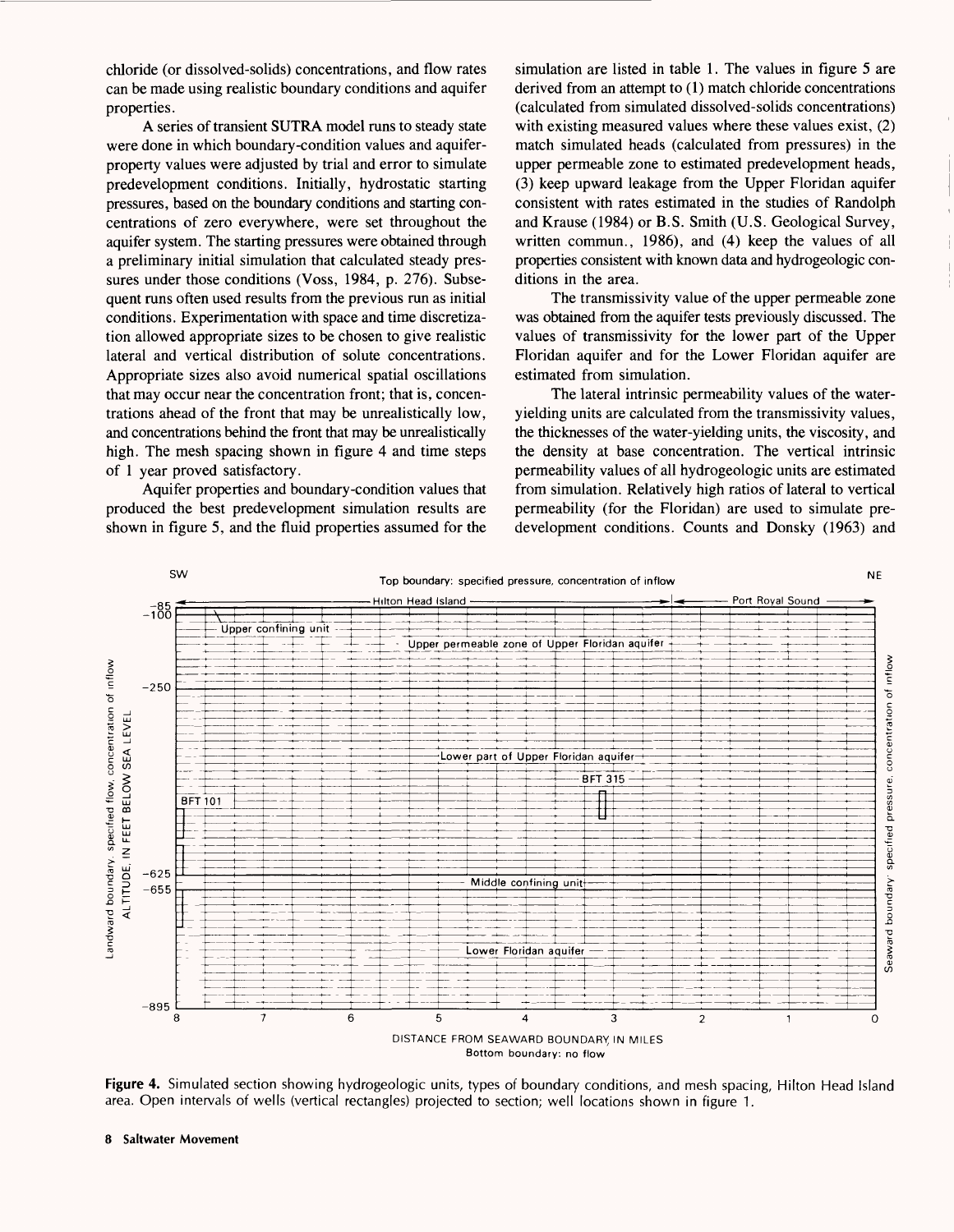McCollum and Counts (1964), in their discussions of the geology of the Upper Floridan and its water-yielding zones, described a layered system of fossiliferous permeable limestone zones and dense, less permeable limestone zones. Because the specific configuration of permeable and less permeable zones (assumed to be a series of heterogeneous, isotropic layers) is unknown at Hilton Head Island, the actual system, except for the upper and middle confining units, is simulated collectively as equivalent anisotropic aquifer units.

Dispersion is the solute movement that results from mechanical mixing and molecular diffusion. It is the component of transport that cannot be attributed to the mean flow of the ground water (advection). Values of dispersivity have been shown to be scale dependent (Wolff, 1982, p. 98). No



Specified pressures equivalent to water-table heads as shown; inflow solute concentration =  $\mathtt C$ 

 $k_v$  = vertical intrinsic permeability, in square feet

**Figure 5.** Predevelopment values of boundary conditions and predevelopment and present-day aquifer properties, Hilton Head Island area. Longitudinal dispersivity ( $\alpha_L$ ) = 44 ft; transverse dispersivity ( $\alpha_T$ ) = 3.75 ft; porosity ( $\Theta$ ) = 0.30.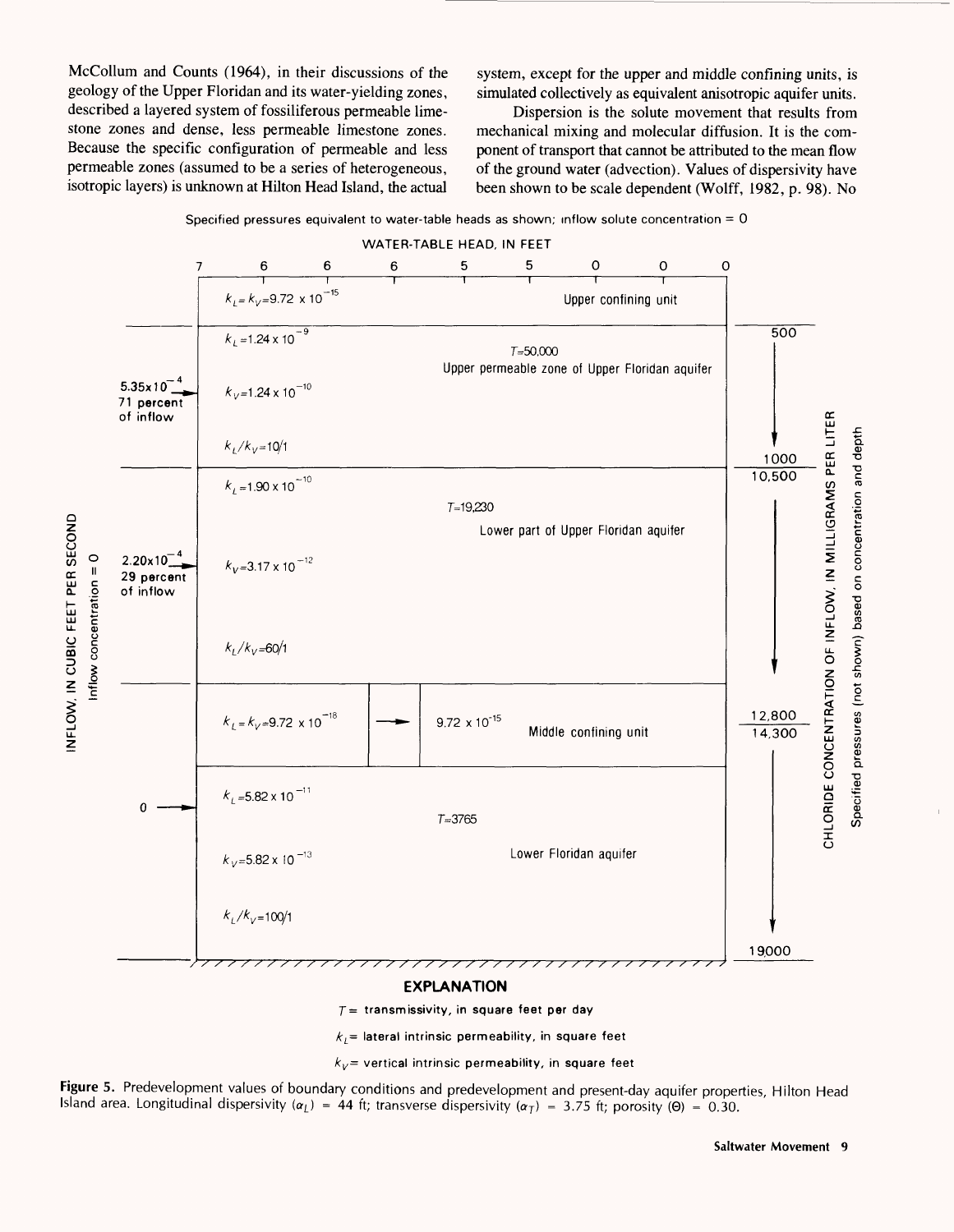|  |  |  | Table 1. Fluid properties assumed for simulation |  |  |  |  |
|--|--|--|--------------------------------------------------|--|--|--|--|
|--|--|--|--------------------------------------------------|--|--|--|--|

| Fluid property                                                  | Assumed value                                                                          |  |  |
|-----------------------------------------------------------------|----------------------------------------------------------------------------------------|--|--|
| Temperature----------                                           | $71.6\text{°F}$                                                                        |  |  |
| Fluid compressibility<br>and aquifer-matrix<br>compressibility. | $0$ in <sup>2</sup> /lb                                                                |  |  |
| Diffusivity------------                                         | $0 ft^2/s$                                                                             |  |  |
| Base concentration as<br>mass fraction.                         | $0 \frac{\text{slug dissolved solids}}{\text{slug water}}$                             |  |  |
| Maximum (seawater)<br>concentration as mass<br>fraction.        | $0.0342$ slug dissolved solids slug water                                              |  |  |
| Density at base<br>concentration.                               | 1.935 slug water/ft <sup>3</sup>                                                       |  |  |
| Density at maximum<br>concentration. <sup>1</sup>               | 1.986 slug water/ $ft^3$                                                               |  |  |
| Coefficient of density<br>change with<br>concentration.         | 1.491 $\frac{(\text{slug water})^2}{(\text{slug dissolved solids}) \cdot \text{ft}^3}$ |  |  |
| Viscosity <sup>2</sup> -------------                            | $2.00\times10^{-5}$ lb•s/ft <sup>2</sup>                                               |  |  |

'From Chow (1964, fig. 2-2). 2From Weast and Astlc (1979, p. F-51).

local data to indicate the degree of dispersion exist. However, values of lateral and transverse dispersivity obtained from 16 regional model studies have been summarized by Anderson (1979) and in Wolff (1982, table 4.5.2). Lateral dispersivity values from the studies range from 10 to 656 ft; transverse dispersivity values range from 2 to 450 ft. The values of longitudinal and transverse dispersivity used in the Hilton Head model (440 ft and 3.75 ft, respectively) give a reasonable transition zone in the simulation. The finiteelement mesh was designed so that elements have a lateral dimension equal to four times the longitudinal dispersivity to guarantee spatial stability of SUTRA's numerical approximation to the transport equation (Voss, 1984, p. 232).

The value of porosity used in the model, 0.30, is an estimate based on laboratory analyses of six aquifer-material samples from a well on the north end of Dafuskie Island, southeast of Hilton Head Island (Counts and Donsky, 1963, table 4).

No data exist to guide in the selection of boundarycondition values for units below the upper permeable zone. The dissolved-solids concentration (and thus the chloride concentration calculated from it) of inflow at the boundary in Port Royal Sound below the upper permeable zone was estimated from simulation.

The simulated predevelopment flowfield is portrayed in figure 6. The general configuration of the flowfield is typical of a coastal aquifer having a seaward gradient in the freshwater. The freshwater flows toward Port Royal Sound over an intruding wedge of saltwater that meets the freshwater in a zone of mixing. The saltwater mixes with the freshwater, reverses direction, and is cycled back toward Port Royal Sound. The process is slow. The average simulated predevelopment velocity is 1.3 ft/yr in the Lower Floridan, 12 ft/yr in the Upper Floridan below the upper permeable zone, and 96 ft/yr in the upper permeable zone. Upward leakage occurs along the top of the simulated section except near the shore of Hilton Head. Some recharge to the Upper Floridan actually may have occurred through the topographically high sandy sediments. Land-surface altitudes on the north end of Hilton Head Island are greater than 10 ft almost to the shoreline. Simulated heads in the upper permeable zone range from 10 ft near the landward boundary to 0.4 ft near the Port Royal Sound boundary. The simulated net rate of upward leakage along the top boundary is 0.85 in/yr.

The distribution of predevelopment chloride concentrations associated with the flowfield of figure 6 is shown in figure 7. The simulated flowfield and distribution of chloride concentrations are essentially at steady state. They result from a 12,000-year simulation using constant boundary-condition and aquifer-property values. The chloride concentrations were calculated from simulated dissolved-solids concentrations by using two linear relations. For chloride concentrations less than 2,500 mg/L, a linear relation between chloride and dissolved solids derived from data in the Hilton Head Island area (Counts and Donsky, 1963, table 5) was used. For chloride concentrations between 2,500 and 19,000 mg/L (seawater concentration), the linear relation used was based on the assumption that the dissolved-solids concentration of seawater in the area is 35,000 mg/L.

The simulation of the transition zone is plausible, and the simulated concentration values at the projections on the section of well BFT 315 and the lower zone of well BFT 101 match average measured values very well. However, simulated solute concentrations are about zero near the landward boundary of the Upper Floridan, where average chloride concentrations measured in well BFT 101 are 450 to 550 mg/L. The low solute concentrations near the landward boundary probably result from assumptions about the flow system that influence how the system is simulated. The geochemical evidence from the zones of the system tapped by well BFT 101 does not clearly establish the source of the salty water in the vicinity of that well. The source could be the zones of relatively high-chloride water that occur in the system in the Port Royal Sound-Parris Island area. Another possible source is a connection to the aquifer system beneath the Atlantic Ocean normal to the simulated section. For purposes of simulation, the vertical boundary in Port Royal Sound is assumed to be the only source of solute to the model;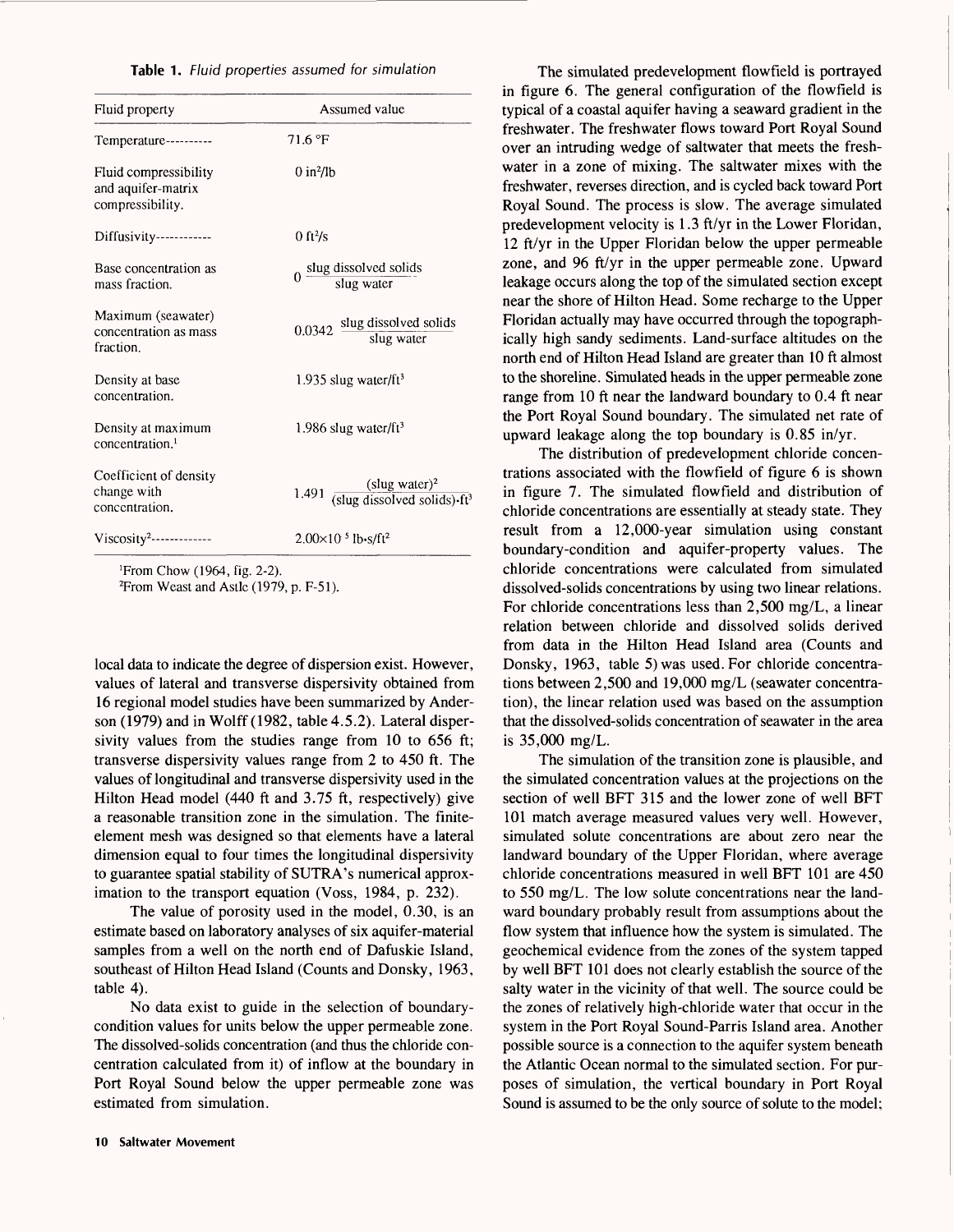thus, specified boundary flows at the landward boundary are of zero concentration.

To simulate measured chloride concentrations of about 2,000 mg/L near the lower zone of well BFT 101 with the Port Royal Sound boundary as the only source of solute requires two additional assumptions: (1) a thinner middle confining unit than Miller (1986, pis. 29, 31) indicates, and (2) no inflow to the Lower Floridan at the landward boundary. The impossibility of accurately simulating solute concentrations in the Upper Floridan near the landward boundary, assuming the Port Royal Sound boundary to be the only source of solute, may imply that an additional predevelopment source of solute to the system existed. If the existence of salty water at well BFT 101 is due to the flow of high-chloride water normal to the simulated section, then the cross-sectional simulation near the landward boundary is inadequate. Nevertheless, because so little is known about the properties of the rocks beneath the upper permeable zone, and because the primary interest is in learning more about the potential for movement of saltwater from the Port Royal Sound-Parris Island area, simulation using one source of solute is probably defensible.

#### **Simulation of Conditions During Ground-Water Development, 1885 to 1984**

To test the hypothesis that the saltwater-freshwater transition zone in the aquifer system has not moved appreciably from its predevelopment position, the effects of ground-water development on the predevelopment flow system were simulated in a series of four time periods from 1885 to 1984. The effects of pumping were simulated in the model by changing the values of specified flow at the landward boundary. All other boundary-condition and aquifer-property values remained the same as in the simulation of predevelopment conditions. The first time period, 1885 to 1934, was chosen because heads at Savannah apparently began to decline at a greater rate in the early 1930's (Counts and Donsky, 1963, fig. 6). The following two time periods, 1934 to 1944 and 1944 to 1959, were selected because approximate heads at the landward boundary of the simulated section in 1943 and 1958 are known. The last time period, 1959 to 1984, covers the years for which water-level measurements are available from four zones of well BFT 101 and two zones of well BFT 315. The initial conditions for each simulated time period



**Figure 6.** Simulated flow-velocity vectors in Floridan aquifer system under predevelopment conditions, Hilton Head Island area.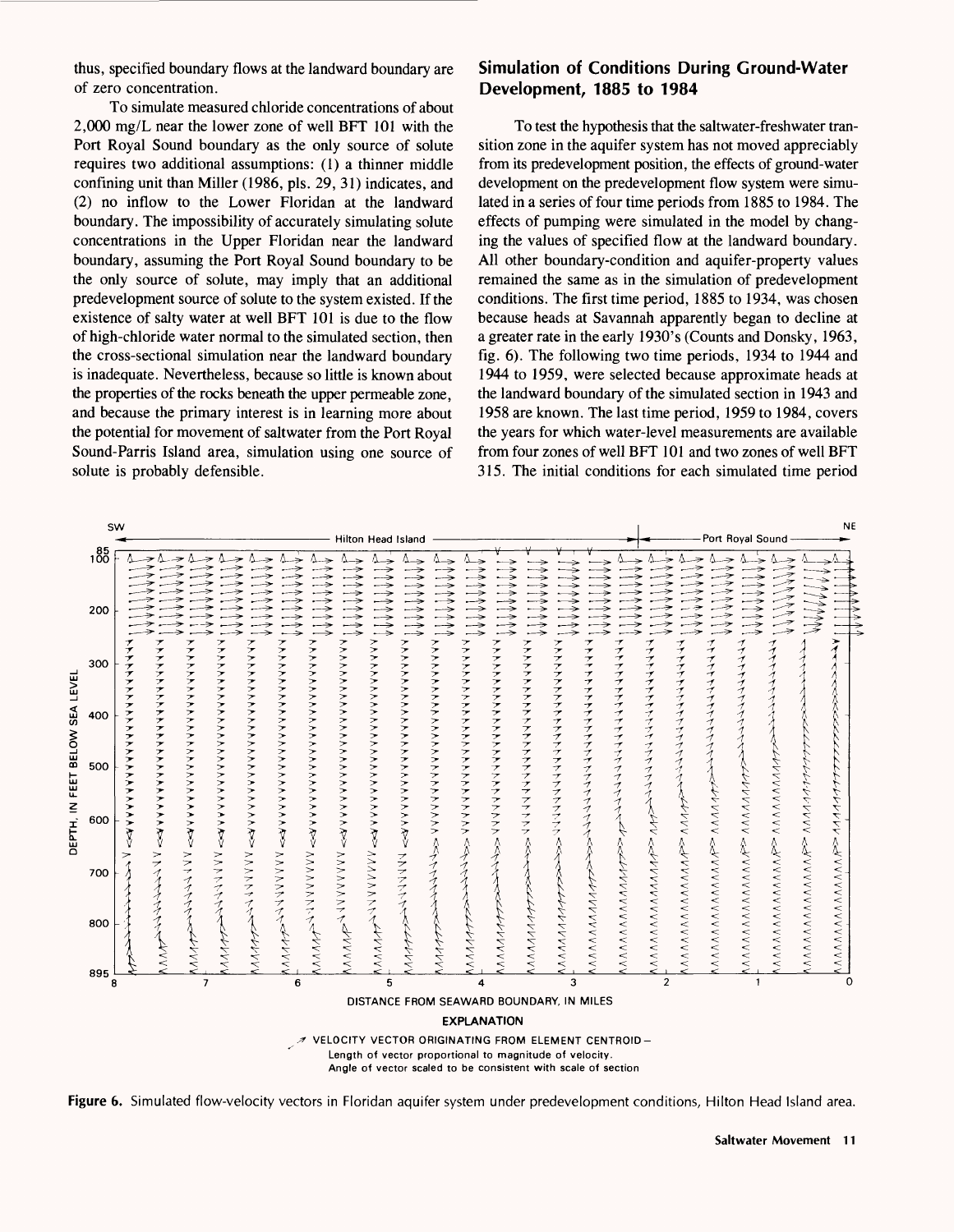are the results from the previous time period. Landward boundary flows, specified as constant during each time period, were adjusted in trial-and-error SUTRA runs until point-water heads at the landward boundary, calculated from simulated pressures and concentrations, closely matched estimated or measured heads at the end of each time period. A point-water head in ground water of varying density is the water level (referred to a given datum, sea level in this report) obtained if the water in the well above the point has the same density as the water at the point (Lusczynski, 1961, p. 4247). The measured heads in wells BFT 101 and BFT 315 are assumed to be point-water heads.

Values of storage coefficient, which are computed by SUTRA from fluid and aquifer-matrix compressibility values, are zero for the transient simulations because fluid and aquifer-matrix compressibility values (table 1) are assumed to be zero. To test the validity of this assumption, the simulation of the period 1959 to 1984 was repeated, using

reasonable finite values for fluid and aquifer-matrix compressibility. The absence of differences in the simulated distributions of point-water heads or concentrations from previous results, using compressibilities of zero, supports the finding of Randolph and Krause (1984, p. 15) that a very small fraction of the pumpage is supplied by aquifer storage.

The simulated flowfield at the end of 1983, the values of landward boundary flow simulated during the period 1959 to 1984, and measured and simulated point-water heads in the open intervals of wells BFT 101 and BFT 315 are shown in figure 8. Measured heads for 1980 rather than for 1983 were used for comparison to simulated heads because the head differences among the zones of well BFT 101 during 1981 to 1984 do not closely match the average head differences among the zones over the 26-year period of record, 1958 to 1984; 1980 head differences among the zones, however, are very similar to the average head differences among the zones. The vector plot indicates that, by the end



**Figure** 7. Simulated chloride concentrations in Floridan aquifer system under predevelpment conditions, Hilton Head Island area.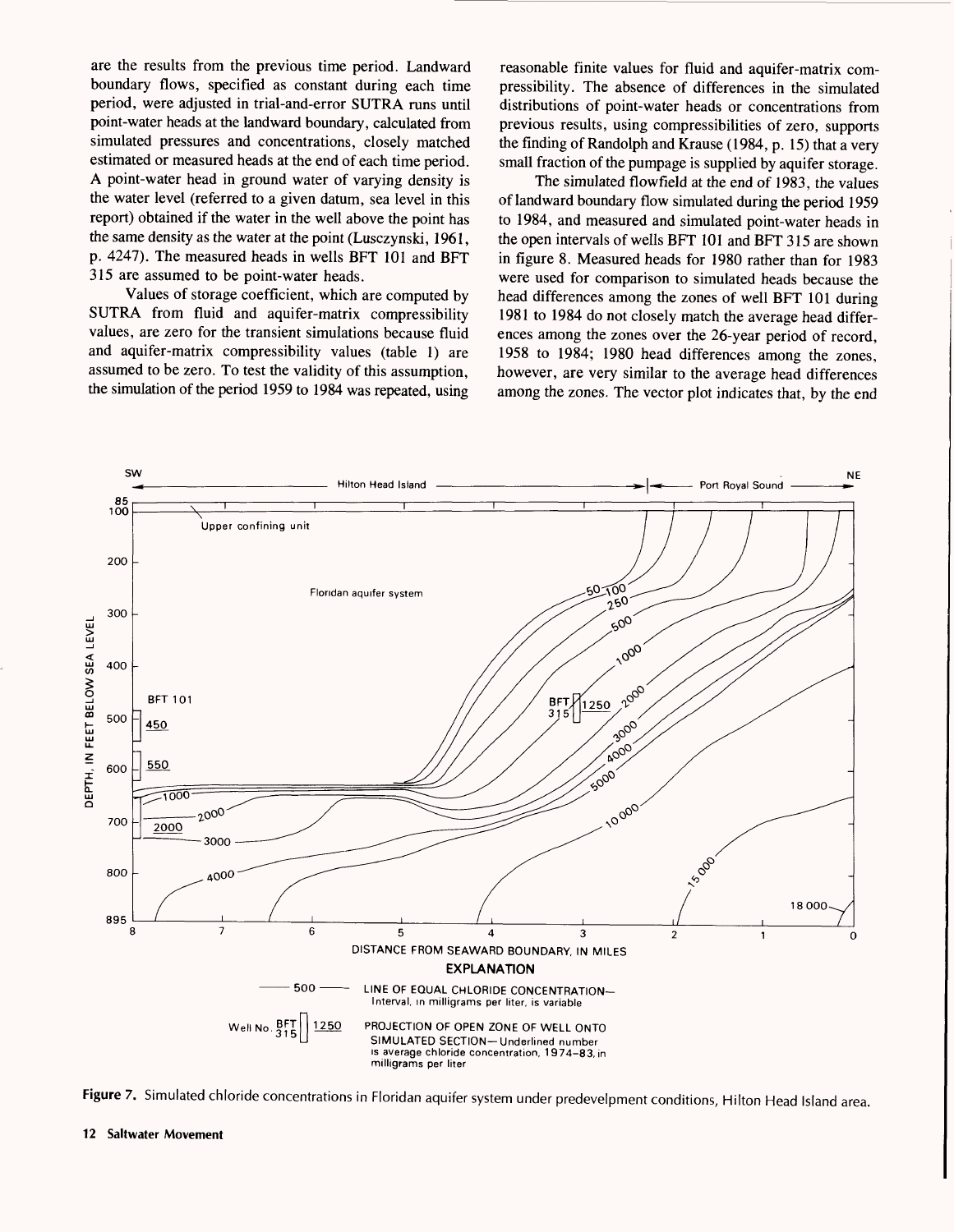of 1983, ground-water flow in the Floridan aquifer system beneath most of Hilton Head Island was toward Savannah. But the simulation also suggests a ground-water divide in the upper permeable zone just onshore of the island. Furthermore, the simulation suggests that flow in the upper permeable zone in the northernmost parts of Hilton Head Island is still toward Port Royal Sound and is sustained by recharge from the surficial aquifer in the topographically high sandy areas near the island's north shore. However, during most of 1984, measured heads everywhere in the upper permeable zone on Hilton Head Island were below sea level, and no measurable evidence of a ground-water divide existed (B.S. Smith, U.S. Geological Survey, written commun., 1986). The simulated distribution of point-water heads in the upper permeable zone at the end of 1983 shows a lateral gradient of 0.2 ft/mi from the divide toward Port Royal Sound. Were a divide to exist as simulated, its proximity to the shoreline, the minimal gradient toward the sound, and the fluctuation of heads due to tides would make its detection difficult. The fact that the average measured head in the

upper permeable zone at well BFT 315 was more than 2 ft above sea level until 1977, and more than 1 ft above sea level until 1983, implies that a lateral gradient toward the sound may have existed in the recent past, if not currently.

In the Upper Floridan aquifer beneath the upper permeable zone on Hilton Head Island, the vectors have a downward component, apparently the result of recharge from the surficial aquifer. The simulated net rate of recharge along the top boundary is 3.8 in/yr. Thus, with the flow pattern as shown, no vertical saltwater intrusion into the upper permeable zone beneath Hilton Head Island can occur. The vector plot implies that the upper permeable zone beneath Hilton Head Island has been protected since pumping began by a favorable pattern of ground-water flow.

The average simulated flow velocities in the Upper Floridan at the end of 1983 are similar to those under predevelopment conditions, although mostly in the opposite direction, landward, rather than toward Port Royal Sound. The average simulated velocity is 68 ft/yr in the upper permeable zone and 14 ft/yr in the Upper Floridan below



**Figure 8.** Simulated flow-velocity vectors, landward boundary flows, and selected point-water heads in Floridan aquifer system, Hilton Head Island area, at end of 1983.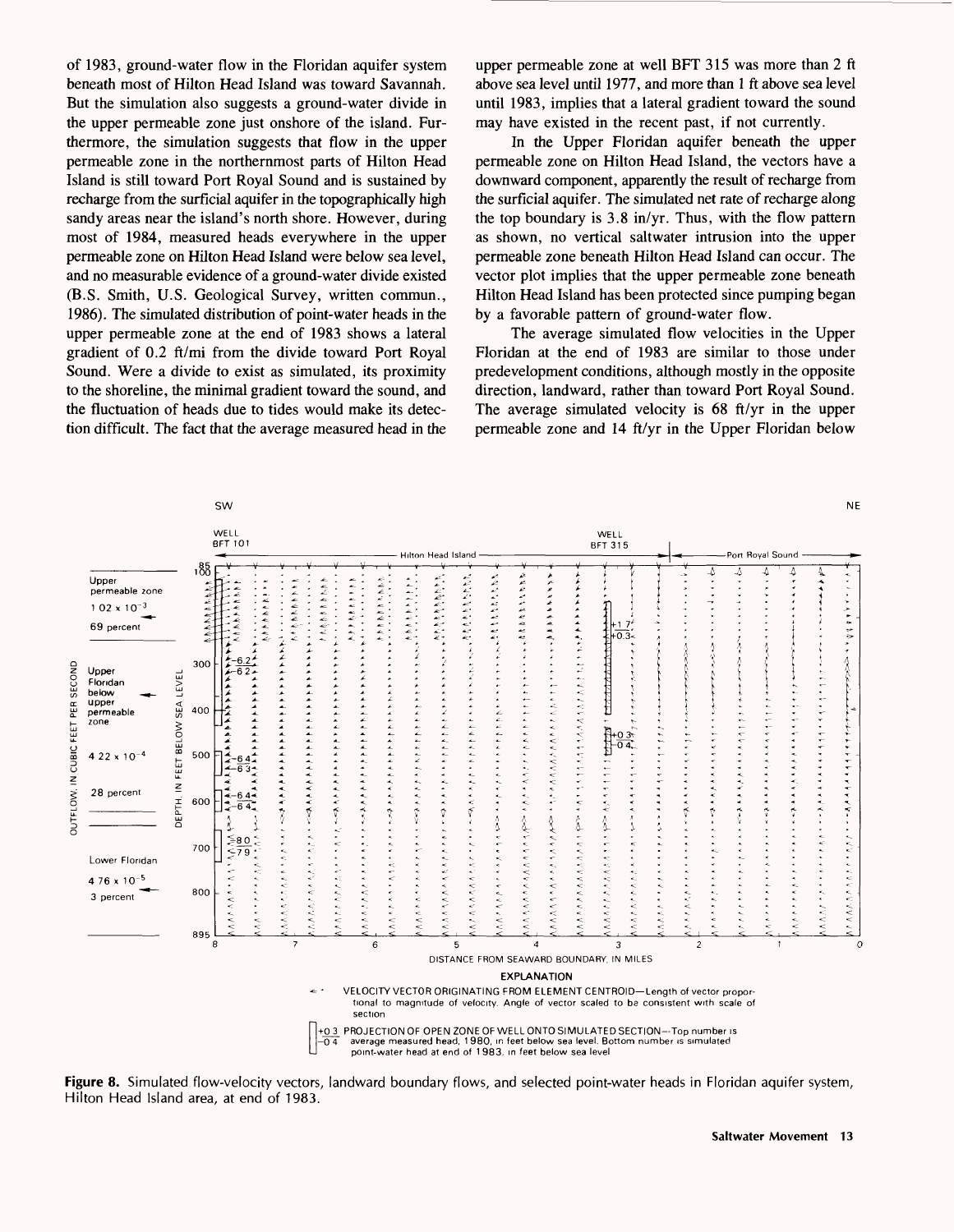the upper permeable zone. In the Lower Floridan, the average simulated velocity under current conditions is 6.6 ft/yr, which is several times higher than the simulated velocity under predevelopment conditions (1.3 ft/yr).

The distribution of chloride concentrations over the simulated section at the end of 1983 is shown in figure 9. Concentrations are about the same as those simulated under predevelopment conditions. The slight simulated encroachment of the 250- and 1,000-mg/L isochlors toward Hilton Head Island since before ground-water development is highlighted in figure 9. The simulation results support the hypothesis that the saltwater-freshwater transition zone has not moved appreciably from its predevelopment position.

#### **Simulation of Selected Future Conditions**

To learn more about the effect of future pumping on the saltwater-freshwater transition zone, the model was run for 50 years beyond 1983, to 2034, under two different assumed pumping scenarios. In the first scenario, it was assumed that the pumping rate would not increase and that heads would be stable at late-1983 levels for the 50-year period. In simulating the first scenario, landward boundary flows are the same as those for the period 1959 to 1984. In the second scenario, it was assumed that the pumping rate would increase and that heads at the landward boundary would decline at an average rate of 0.25 ft/yr between 1983



**Figure 9.** Simulated chloride concentrations at end of 1983 and movement of 250- and 1,000-mg/L isochlors in Floridan aquifer system since pumping began, Hilton Head Island area.

**14 Saltwater Movement**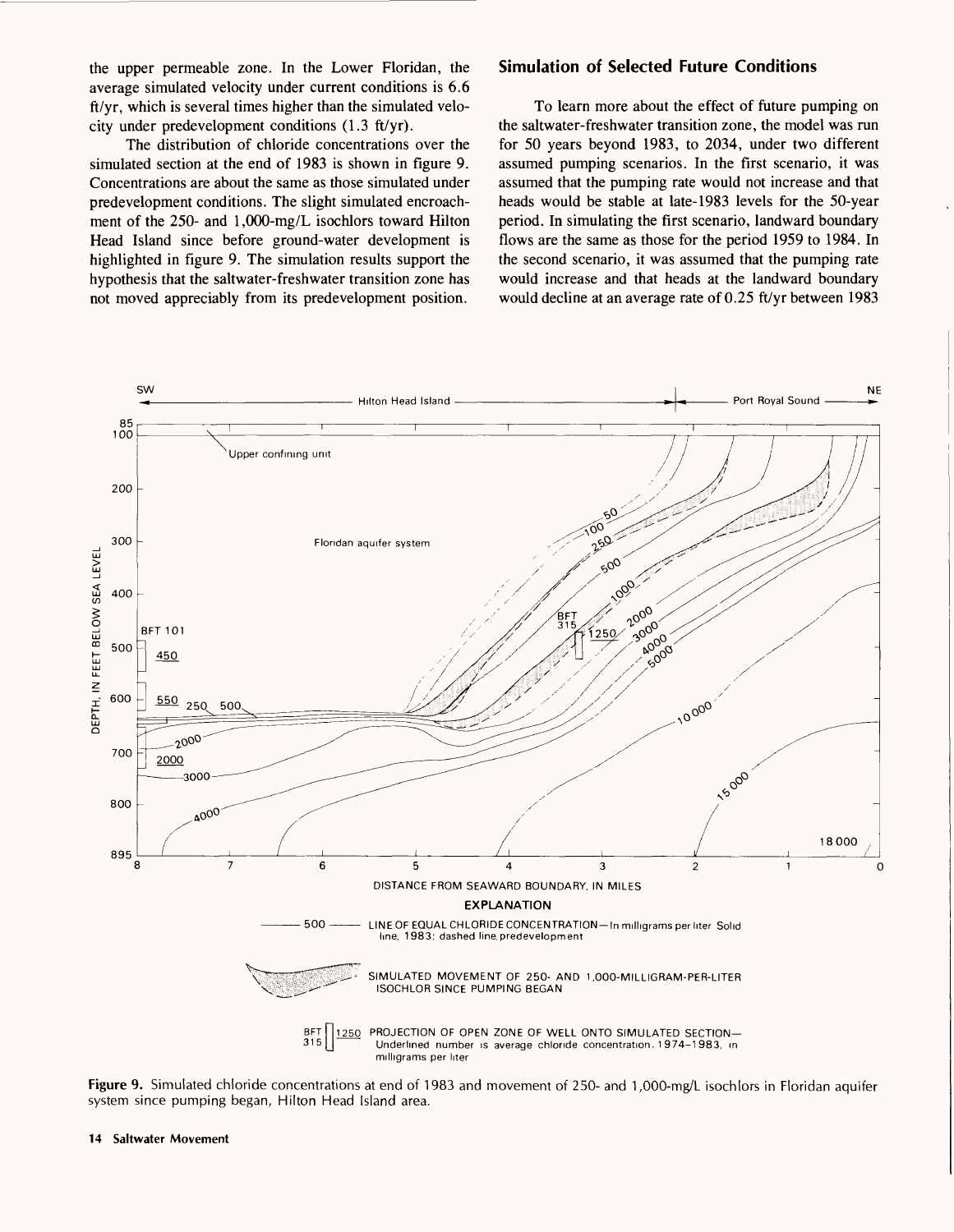and 2034, which is the average observed annual decline for the 26-year period of record of well BFT 101. Heads at 6.2 ft below sea level in the upper zone of well BFT 101 in 1983 (fig. 8) would have dropped 12.5 ft to 18.7 ft below sea level by 2034. Landward boundary flows were adjusted in trialand-error simulations until initial Upper Floridan heads of  $-6.2$  ft became  $-18.9$  ft by the year 2034. Simulated Lower Floridan heads (lower zone of well BFT 101) would become  $-19.6$  ft by 2034.

The increase in pumpage that would cause the head at the center of Hilton Head Island to continue to decline at the historical rate of 0.25 ft/yr, and thus be 12 to 13 ft lower by 2034, is difficult to estimate because future head decline also depends on the distribution of future pumpage throughout the area of Savannah and Hilton Head Island. Randolph and Krause (1984, fig. 6), using their model of the Savannah-Hilton Head area, show that doubling the simulated pumpage at Hilton Head Island (to 20 Mgal/d) causes the head at the center of the island to decline about 8 ft. Their results from another simulation (1984, fig. 5) indicate that an overall 25-percent increase in pumpage throughout their modeled area (to 100 Mgal/d) reduces the head at the center of the island about 4 ft. If the results of both of the above simulations are superimposed, implying a change in pumpage at Hilton Head from 10 to 22.5 Mgal/d and a change in pumpage in the Savannah area from 70 to 87.5 Mgal/d, the head decline at the center of the island is about 12 ft. This is one scenario of future pumpage/ pumpage distribution, based on simulation, that would result in a head decline until 2034 that continues at approximately the historical rate. However, other pumpage/pumpagedistribution scenarios could produce the same result.

Movement of the 250- and the 1,000-mg/L isochlors in the Upper Floridan was simulated for the next 50 years under the two assumed scenarios (fig. 10): (1) no increase in pumpage, and (2) an increase in pumpage such that the future rate of head decline equals the historical rate. In the first scenario, little additional saltwater intrusion is evident. The simulated flowfield in 2033 is the same as the flowfield in 1983 (fig. 8). In the second scenario, considerably more landward movement of salty water occurs in the upper permeable zone during the simulated 50 years. The 250- and 1,000-mg/L isochlors move landward about 0.8 mi in the upper permeable zone. The simulated flowfield in 2033 suggests no ground-water divide. All of the vectors in the Upper Floridan indicate predominantly landward flow. The simulation results suggest that if heads on Hilton Head Island remain at current levels for the next 45 to 50 years, there will be no significant threat of saltwater intrusion into the upper permeable zone. However, if head decline continues at the historical rate, lateral intrusion will proceed. Even under these conditions, however, the simulation results show that chloride concentrations in the upper permeable zone beneath the island should remain approximately 250 mg/L or less for the next 45 to 50 years.

#### **Hydrogeologic Controls on Saltwater Movement**

When the results of a simulation study are based largely upon estimated rather than measured data, as in this case, determining which of the aquifer properties and boundary conditions have major control on the flow system is of particular interest. Such information can indicate which field data are the most important to acquire in order to refine and substantiate the simulation results. To learn which properties and conditions have the most influence on simulated saltwater movement, several 1,000-year runs were made that started with simulated predevelopment results as initial conditions. For each run, the value of one aquifer property or boundary condition was changed by an amount that it might reasonably be expected to vary from the value used in the predevelopment simulation. The results of those runs at two points on the model section line, the Upper Floridan aquifer at the projection of well BFT 315 and the upper permeable zone at the Hilton Head Island-Port Royal Sound shoreline, are summarized in table 2.

Among the varied aquifer properties, lateral permeability appears to have the most influence on saltwater movement throughout the Upper Floridan. Vertical permeability also has an appreciable effect on saltwater movement when it is changed by an order of magnitude rather than by 50 percent. The vertical anisotropy of the simulated aquifer units (fig. 5) is probably at the high end (and therefore the vertical permeability is at the low end) of a range of potential values that is much wider than the ranges of potential values of the other properties.

Transverse dispersivity also has a major effect on the relatively low solute concentrations of the upper permeable zone (predevelopment chloride concentration of 74 mg/L at the Hilton Head Island-Port Royal Sound shoreline). Solute concentrations are probably more sensitive to this property in the upper permeable zone than in the zone beneath it because the velocities are higher in the upper permeable zone (C.I. Voss, U.S. Geological Survey, written commun., 1986). Although transverse dispersivity may be an influential factor relative to saltwater movement in the upper permeable zone, field tests to estimate this property are probably impractical. However, estimation based on simulation experiments with a well-defined model (one based on good field data where practical) may be the best approach.

Simulations indicate that flow at the landward boundary has more control on the location of the saltwaterfreshwater transition zone in the Upper Floridan than do solute concentrations (and associated pressures) at the Port Royal Sound seaward boundary. However, landward boundary flow was considered a dependent variable in the simulation; that is, the rates of landward boundary flow that resulted in the best head match depended primarily on the permeabilities of the units.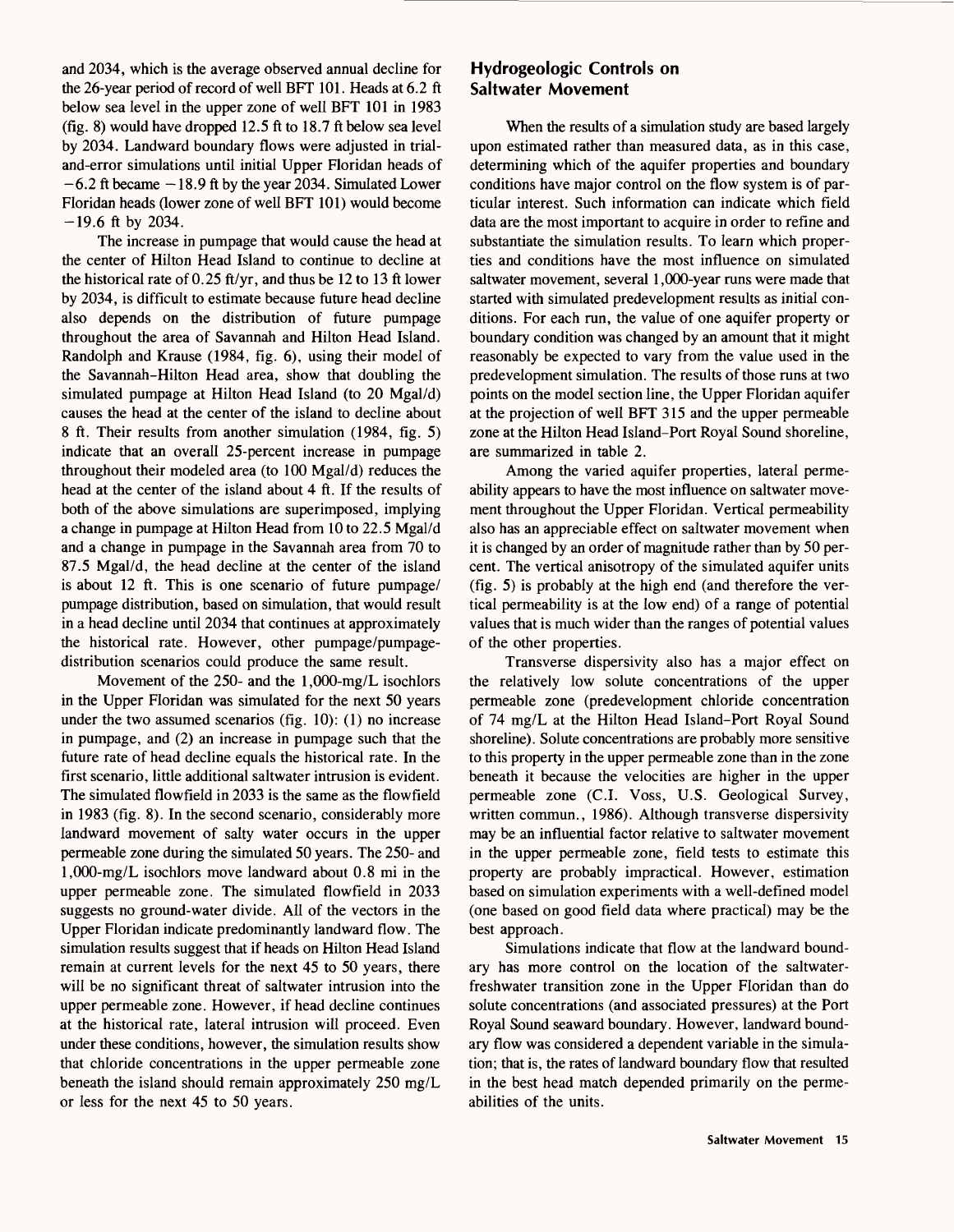Simulation supports a conclusion of previous workers, that lateral saltwater migration is the principal threat to the freshwater supply of the upper permeable zone. If the groundwater divide shown by the simulation in the upper permeable zone on the northeast end of Hilton Head Island exists (fig. 8), or has existed until recently, then it has acted as a deterrent to lateral saltwater migration into the upper permeable zone. The location and configuration of such a divide also are linked to the permeabilities of the units.

The results of this study suggest that the precision of digital saltwater modeling in the Hilton Head area could be improved the most by better definition of lateral and vertical permeabilities in the Upper Floridan aquifer, particularly in the upper permeable zone, and by more and better measurements of the distribution of dissolved-solids concentrations of the ground water.

#### **SUMMARY AND CONCLUSIONS**

At Hilton Head Island, the Floridan aquifer system consists of two limestone aquifers, the Upper Floridan aquifer and the Lower Floridan aquifer, separated by a middle confining unit of highly variable properties. The aquifer system is separated from a sandy surficial aquifer above by a clayey upper confining unit. The most permeable part of the Upper Floridan beneath the island is its uppermost 150 to 300 ft, which is designated as the upper permeable zone in this report. Average transmissivity of the upper permeable zone from aquifer tests is  $52,000$  ft<sup>2</sup>/d.

Freshwater to supply Hilton Head Island is obtained from wells on the island that are open to the upper permeable zone. Chloride concentrations of water in the upper permeable zone at Hilton Head Island are currently (1986) less than



**Figure 10.** Simulated future movement of 250- and 1,000-mg/L isochlors in Upper Floridan aquifer under selected conditions, Hilton Head Island area.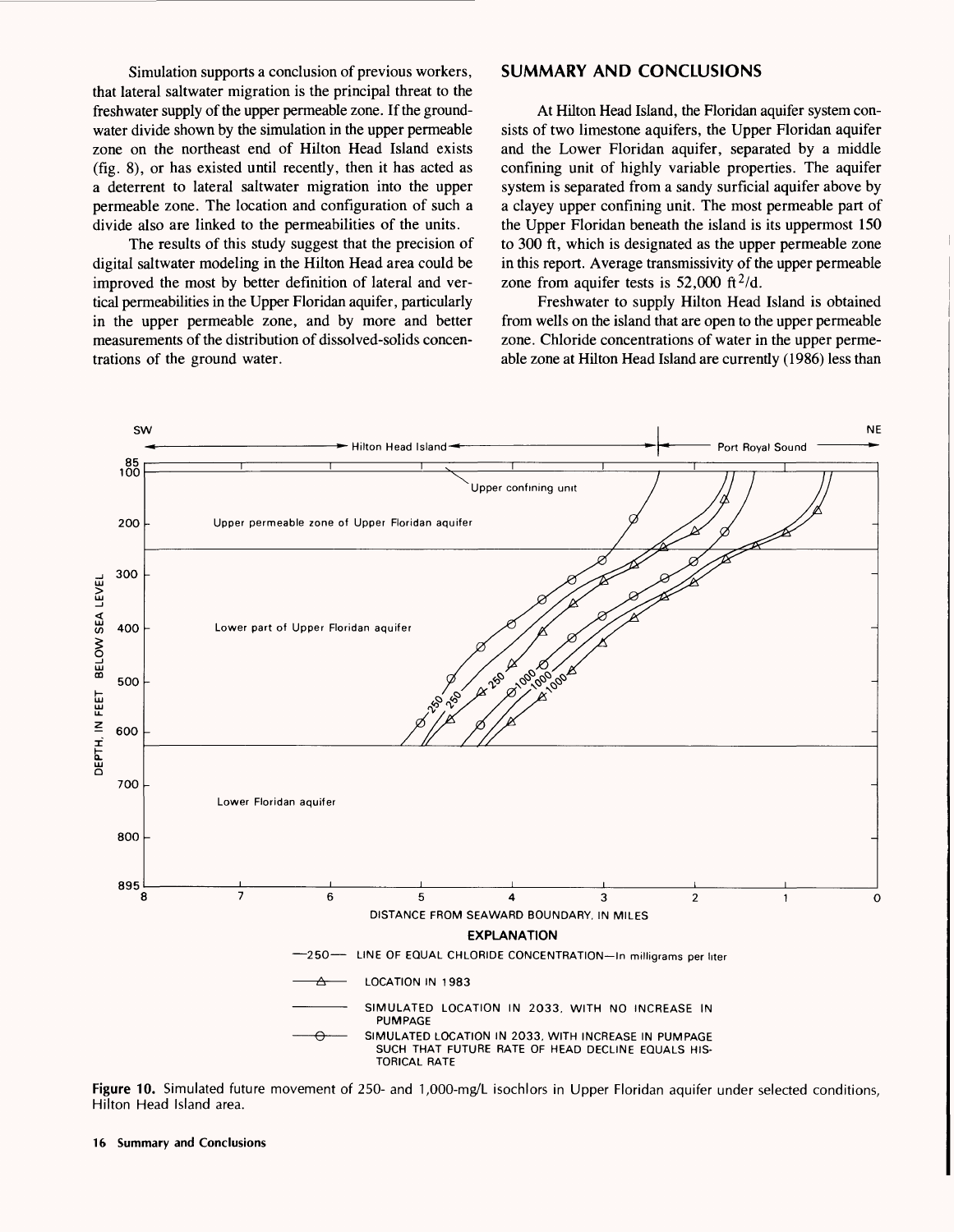#### **Table 2.** Sensitivity of solute concentration to simulated changes in Floridan aquifer system properties and boundary conditions, Hilton Head Island area

| Change in aquifer<br>properties and conditions<br>in 1,000 years | Change in solute concentration<br>(in percentage)                   |                                                          |  |  |
|------------------------------------------------------------------|---------------------------------------------------------------------|----------------------------------------------------------|--|--|
|                                                                  | Projection of Well BFT 315,<br>lower part of Upper Floridan aquifer | Shoreline at Hilton Head Island,<br>upper permeable zone |  |  |
| Porosity (pct)                                                   |                                                                     |                                                          |  |  |
| $+50$                                                            | <1.0                                                                | 1.0                                                      |  |  |
| $-50$                                                            | < 1.0                                                               | < 1.0                                                    |  |  |
| Lateral permeability (pct)                                       |                                                                     |                                                          |  |  |
| $+50$                                                            | $+32$                                                               | $+24$                                                    |  |  |
| $-50$                                                            | $-8.3$                                                              | $+1.5$                                                   |  |  |
| Vertical permeability (pct)                                      |                                                                     |                                                          |  |  |
| Aquifers only, $\times 10$                                       | $-16$                                                               | $-18$                                                    |  |  |
| Aquifers and confining units, $\times 10$                        | $-8.4$                                                              | $-15$                                                    |  |  |
| Lateral dispersivity (pct)                                       |                                                                     |                                                          |  |  |
| $+50$                                                            | $+8.0$                                                              | $+12$                                                    |  |  |
| $-50$                                                            | $-11$                                                               | $-6.5$                                                   |  |  |
| Transverse dispersivity (pct)                                    |                                                                     |                                                          |  |  |
| $+50$                                                            | $-1.0$                                                              | $+48$                                                    |  |  |
| $-50$                                                            | $-3.4$                                                              | $-55$                                                    |  |  |
| Solute concentrate at seaward boundary (pct)                     |                                                                     |                                                          |  |  |
| $1+50$                                                           | $+2.2$                                                              | $+3.0$                                                   |  |  |
| $-50$                                                            | $-10$                                                               | $-13$                                                    |  |  |
| Landward boundary flow (pct)                                     |                                                                     |                                                          |  |  |
| $+50$                                                            | $-36$                                                               | $-29$                                                    |  |  |
| $-50$                                                            | $+57$                                                               | $+36$                                                    |  |  |

[Results of 1,000-yr simulations, starting with simulated predevelopment results as initial conditions, at two points on model section line (fig. 1)]

'Maximum concentration less than or equal to seawater concentration.

100 mg/L in most places. Concentrations of dissolved solids in the Floridan aquifer system increase with depth and to the northeast. Water beneath the upper permeable zone and throughout the aquifer system in the Port Royal Sound-Parris Island area generally varies from brackish to saline. Thus, a transition zone from saltwater to freshwater occurs beneath the Hilton Head Island area.

Large withdrawals from the Upper Floridan aquifer at Savannah have created a deep regional cone of depression that has spread beneath Hilton Head Island. Long-term pumping at Savannah, together with steadily increasing pumping on the island, have lowered Upper Floridan heads near the center of the island from about 10 ft above sea level to about 6 to 7 ft below sea level. The seaward hydraulic gradient that existed before pumping began has been reversed. However, chloride concentrations monitored over the past 25 to 30 years have remained relatively stable in the aquifer system at Hilton Head Island.

Ground-water flow in the Floridan aquifer system beneath the northeast end of Hilton Head Island and Port Royal Sound was simulated in cross section by using the SUTRA model, a finite-element model for fluid-densitydependent ground-water flow and solute transport (Voss, 1984). Predevelopment conditions were simulated, assuming that predevelopment chloride concentrations were about the same as those that currently exist and that a vertical boundary in Port Royal Sound is the only source of saltwater in the aquifer system. The effects of ground-water development on the system were simulated in four successive time periods spanning the approximately 100 years of pumping at Savannah; they were also simulated for 50 years into the future under two different assumed pumping scenarios. Boundary-condition and aquifer-property values were varied individually in a series of predevelopment simulations to determine the major hydrogeologic controls on the location of the saltwater-freshwater transition zone.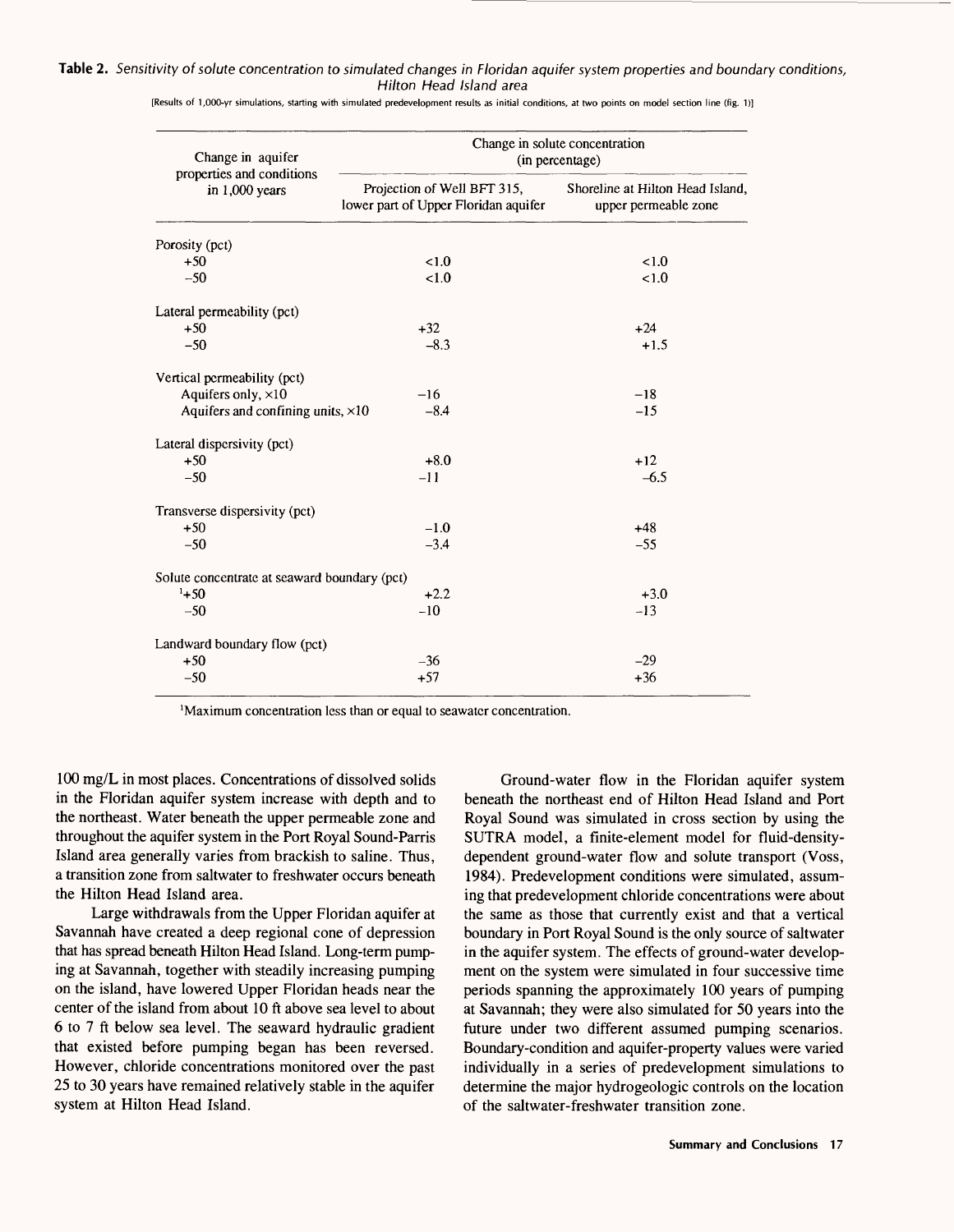The general configuration of the simulated predevelopment flowfield is typical of a coastal aquifer having a seaward gradient in the freshwater. The freshwater flows toward Port Royal Sound over an intruding wedge of saltwater that meets the freshwater in a zone of mixing. The saltwater mixes with the freshwater, reverses direction, and is cycled back toward Port Royal Sound. Except for solute concentrations that are too low near the landward boundary in the Upper Floridan aquifer, the simulation of the predevelopment transition zone seems reasonable. Simulated solute concentrations closely match observed concentrations where data are available, except near the landward boundary of the Upper Floridan near the middle of the island. The concentration mismatch in that area may imply a predevelopment source of solute in addition to the source at Port Royal Sound.

The simulated flowfield at the end of 1983 shows that ground-water flow in the Floridan aquifer system beneath most of Hilton Head Island has reversed its predevelopment direction and is moving toward Savannah. The simulated flowfield at the end of 1983 also shows a ground-water divide in the upper permeable zone just onshore of the island from Port Royal Sound. No measurable evidence of a groundwater divide existed in 1984, although its detection, if it does exist, would be difficult because of its proximity to the shoreline, a minimal gradient toward the sound, and the fluctuation of heads due to tides. Historical head data imply that a divide may have existed in the recent past, if not currently. In the Upper Floridan beneath the upper permeable zone on the island, the 1983 simulated flow vectors have downward components, apparently the result of recharge from the surficial aquifer.

The assumption that the current distribution of chloride concentrations is about the same as the distribution of predevelopment chloride concentrations is substantiated by the simulation results.

A 50-year simulation that assumes no head decline from 1983 to 2034 results in no change in the simulated flowfield from its 1983 configuration and only nominal lateral saltwater movement in the Upper Floridan aquifer. A 50-year simulation that assumes continued head decline at the historical rate at the landward boundary, also from 1983 to 2034, results in the disappearance of the simulated ground-water divide in the upper permeable zone at the northeast end of Hilton Head Island and an 0.8-mi landward movement of the 250- and 1,000-mg/L isochlors in the upper permeable zone. This simulation indicates that the 250-mg/L isochlor in the upper permeable zone would move approximately to the Hilton Head Island-Port Royal Sound shoreline by 2034 if head decline continues at the historical rate.

Among aquifer properties and selected boundary conditions, the lateral permeability, transverse dispersivity, and landward boundary flow have the most influence on saltwater movement in the Upper Floridan aquifer.

The simulation results allow several preliminary conclusions to be drawn regarding saltwater movement in the Upper Floridan aquifer at Hilton Head Island.

- 1. The hypothesis that the saltwater-freshwater transition zone has not moved appreciably from its predevelopment position is supported.
- 2. Previous workers were correct in concluding that lateral rather than vertical migration of saltwater into the upper permeable zone poses the greatest threat to the freshwater supply.
- 3. A ground-water divide may have existed in the recent past in the upper permeable zone at the north shore of Hilton Head Island. This divide would have hindered lateral saltwater intrusion into the upper permeable zone beneath the island from Port Royal Sound.
- 4. Recharge from the surficial aquifer into the upper permeable zone beneath the island results in a downward component of flow that has prevented upward intrusion of water having higher chloride concentrations into the upper permeable zone.
- 5. If heads on Hilton Head Island remain at current levels for the next 45 to 50 years, there will be no significant threat of saltwater intrusion into the upper permeable zone. However, if head decline continues at the historical rate, any flow that presently occurs from the north end of the island toward Port Royal Sound will cease, allowing lateral intrusion to proceed. Even under these conditions, however, chloride concentrations in the upper permeable zone beneath the island should remain below 250 mg/L for the next 45 to 50 years.
- 6. The precision of digital saltwater modeling in the Hilton Head Island area could be improved the most by better definition of lateral and vertical permeabilities in the Upper Floridan aquifer, particularly in the upper permeable zone, and by better definition of the current distribution of dissolved-solids concentrations in the ground water.

#### **REFERENCES CITED**

- Anderson, M.P., 1979, Using models to simulate the movement of contaminants through ground-water flow systems: CRC Critical Reviews in Environmental Control, v. 9, p. 97-156.
- Andrews, J.T., 1975, Glacial systems, an approach to glaciers and their environments: North Scituate, Mass., Duxbury Press, 191 p.
- Back, William, Hanshaw, B.B., and Rubin, Meyer, 1970, Carbon-14 ages related to occurrence of salt water: American Society of Civil Engineers Proceedings, Hydraulics Division Journal, v. 96, no. HY11, p. 2325-2336.
- Bush, P.W., and Johnston, R.H., in press, Ground-water hydraulics, regional flow, and ground-water development of the Floridan aquifer system in Florida and in parts of Georgia, South Carolina, and Alabama: U.S. Geological Survey Professional Paper 1403-C.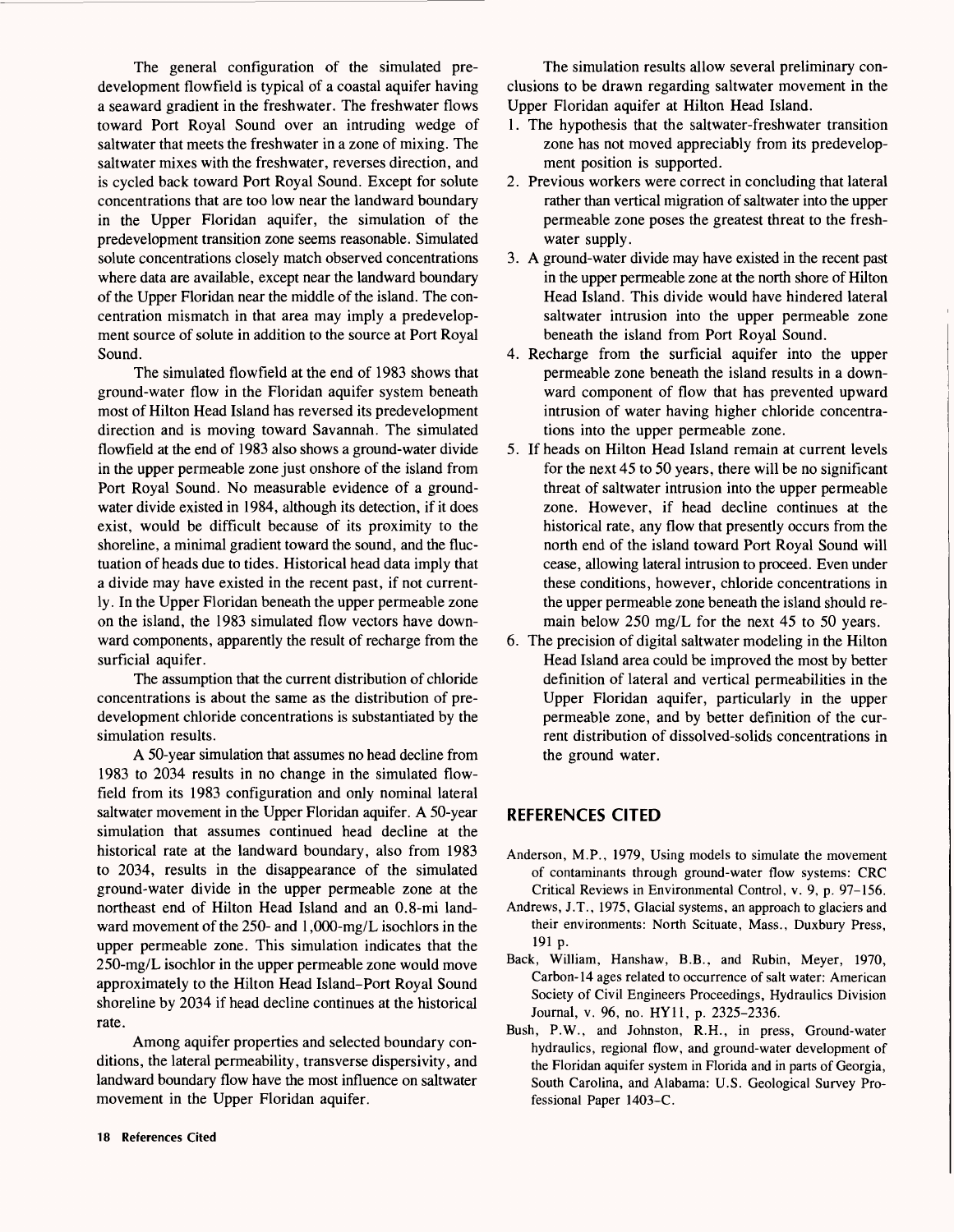- Chow, V.T., ed., 1964, Handbook of applied hydrology: New York, McGraw-Hill.
- Counts, H.B., and Donsky, Ellis, 1963, Salt-water encroachment, geology and ground-water resources of Savannah area, Georgia and South Carolina: U.S. Geological Survey Water-Supply Paper 1611, 100 p.
- Hayes, L.R., 1979, The ground-water resources of Beaufort, Colleton, Hampton, and Jasper Counties, South Carolina: South Carolina Water Resources Commission Report 9, 91 p.
- Herrick, S.M., and Wait, R.L., 1955, Interim report on results of test drilling in the Savannah area, Georgia and South Carolina: U.S. Geological Survey open-file report, 27 p.
- Johnston, R.H., Healy, H.G., and Hayes, L.R., 1981, Potentiometric surface of the Tertiary Limestone aquifer system, southeastern United States, May 1980: U.S. Geological Survey Open-File Report 81-486, scale 1:1,000,000.
- Johnston, R.H., Krause, R.E., Meyer, F.W., Ryder, P.D., Tibbals, C.H., and Hunn, J.D., 1980, Estimated potentiometric surface for the Tertiary Limestone aquifer system, southeastern United States, prior to development: U.S. Geological Survey Open-File Report 80-406, scale 1:1,000,000.
- Krause, R.E., Mathews, S.E., and Gill, H.E., 1984, Evaluation of the ground-water resources of coastal Georgia-preliminary report on the data available as of July 1983: Department of Natural Resources, Environmental Protection Division, Georgia Geologic Survey Information Circular 62, 55 p.
- Krause, R.E., and Randolph, R.B., in press, Hydrology of the Floridan aquifer system in southeast Georgia and adjacent parts of Florida and South Carolina: U.S. Geological Survey Professional Paper 1403-D.
- Lusczynski, N.J., 1961, Head and flow of ground water of variable density: Journal of Geophysical Research, v. 66, no. 12, p. 4247-4256.
- McCollum, M.J., 1964, Salt-water movement in the principal artesian aquifer of the Savannah area, Georgia and South Carolina: Ground Water, v. 2, no. 4, p. 4-8.
- McCollum, M.J., and Counts, H.B., 1964, Relation of salt-water encroachment to the major aquifer zones, Savannah area, Georgia and South Carolina: U.S. Geological Survey Water-Supply Paper 1613-D, 26 p.
- Miller, J.A., 1986, Hydrogeologic framework of the Floridan aquifer system in Florida and in parts of Georgia, Alabama, and South Carolina: U.S. Geological Survey Professional Paper 1403-B, 91 p.
- Mörner, N.A., 1969, The late Quaternary history of the Kattegatt Sea and the Swedish west coast: Sveriges Geologiska Undersokning, ser. C, no. 640, Arsbok 63, no. 3, 487 p.
- Mundorff, M.J., 1944, Ground water in the Beaufort area, South Carolina: U.S. Geological Survey Report to the U.S. Navy Department, 13 p.
- Nuzman, C.E., 1970, BASF Corporation aquifer test, Port Victoria, South Carolina: Kansas City, Mo., Layne-Western Co., Inc., engineering report, 71 p.
- \_\_\_ 1972, Water-supply study Hilton Head Island, South Carolina: Kansas City, Mo., Layne-Western Co., Inc., engineering report, 40 p.
- Randolph, R.B., and Krause, R.E., 1984, Analysis of the effects of proposed pumping from the principal artesian aquifer, Savannah, Georgia, area: U.S. Geological Survey Water-Resources Investigations Report 84-4064, 26 p.
- Siple, G.E., 1957, Memorandum on the geology and ground water of the Parris Island area, South Carolina: U.S. Geological Survey open-file report, 27 p.
- 1960, Geology and ground-water conditions in the Beaufort area, South Carolina: U.S. Geological Survey open-file report, 124 p.
- Stringfield, V.T., Warren, M.A., and Cooper, H.H., 1941, Artesian water in the coastal area of Georgia and northeastern Florida: Economic Geology, v. 36, no. 7, p. 698-711.
- Voss, C.I., 1984, A finite-element simulation model for saturatedunsaturated, fluid-density-dependent ground-water flow with energy transport or chemically-reactive single-species solute transport: U.S. Geological Survey Water-Resources Investigations Report 84-4369, 409 p.
- Warren, M.A., 1944, Artesian water in southeastern Georgia: Georgia Geological Survey Bull. 49, 140 p.
- Weast, R.C., and Astle, M.J., eds., 1979, CRC handbook of chemistry and physics: Boca Raton, Fla., CRC Press.
- Wolff, R.G., 1982, Physical properties of rocks--porosity, permeability, distribution coefficients, and dispersivity: U.S. Geological Survey Open-File Report 82-166, 118 p.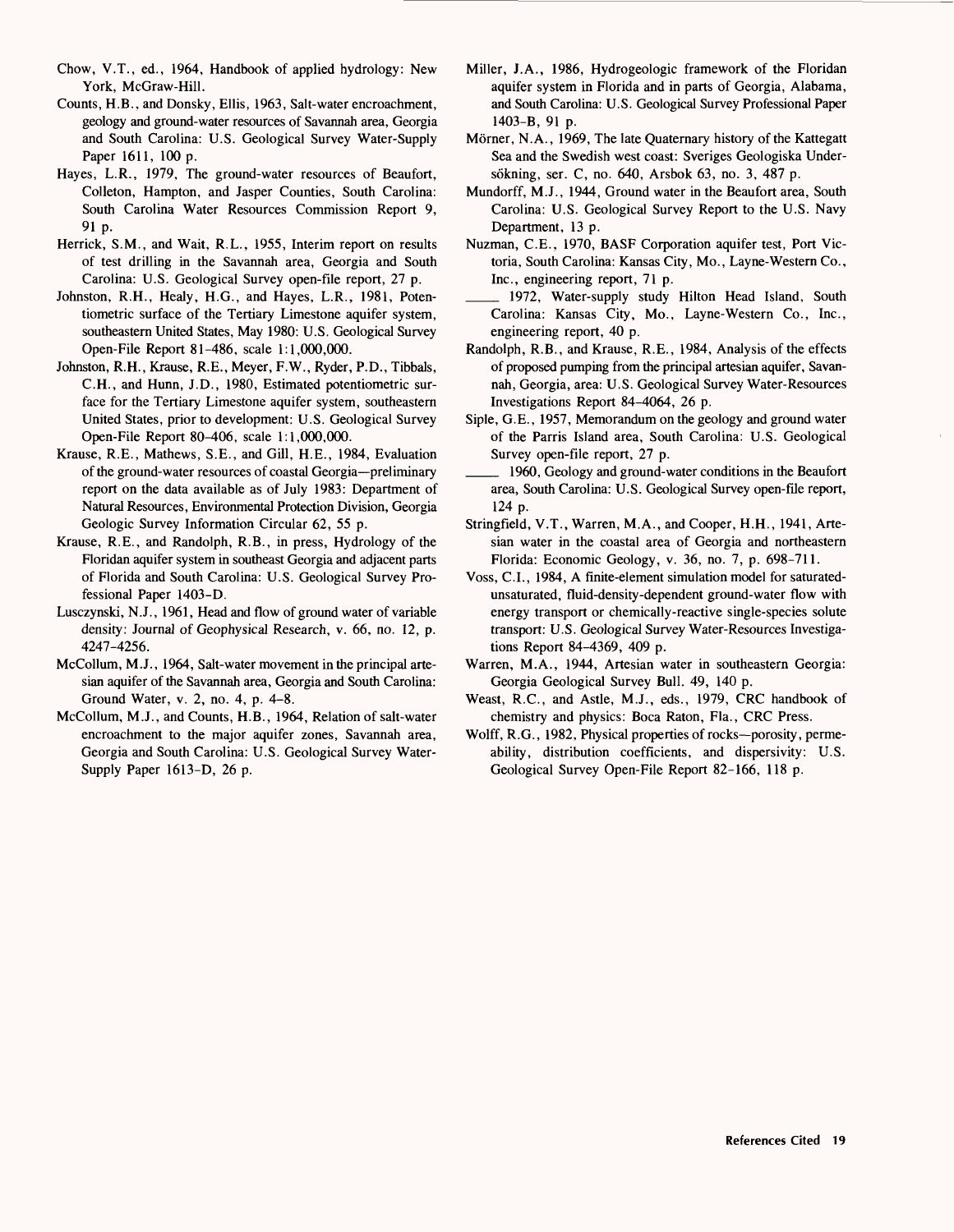GPO 585-045/9757

 $\mathbb{F}_q$